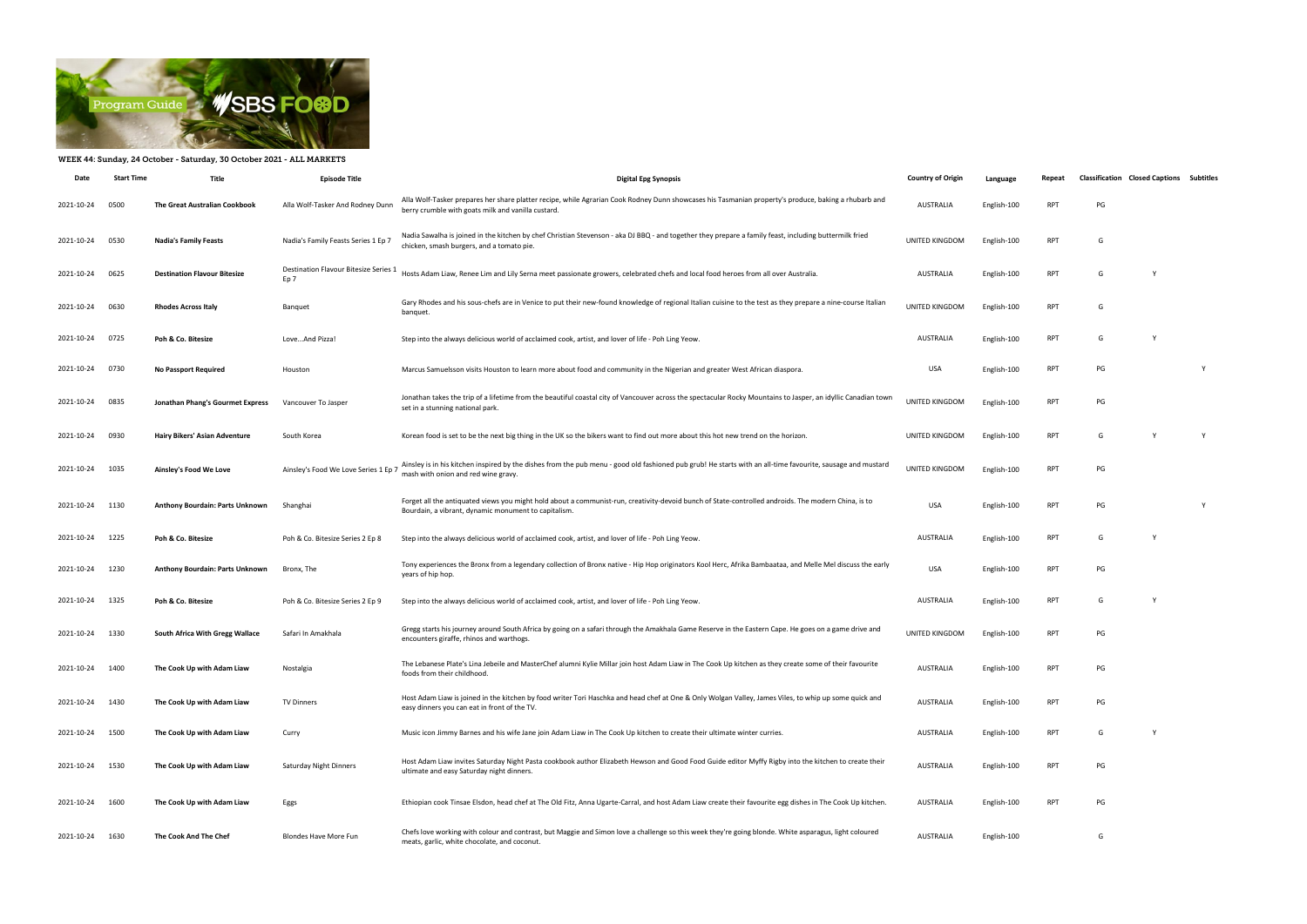| 2021-10-24 | 1700 | The Cook And The Chef                        | Offal                                                         | When 'offal' is mentioned most of us think of the internal organs of animals, but the word also refers to anything that is considered worthless or thrown<br>away.                                        | AUSTRALIA        | English-100 |            | G  |          |  |
|------------|------|----------------------------------------------|---------------------------------------------------------------|-----------------------------------------------------------------------------------------------------------------------------------------------------------------------------------------------------------|------------------|-------------|------------|----|----------|--|
| 2021-10-24 | 1730 | The Cook And The Chef                        | Moveable Feast, A                                             | It's the middle of spring and the sunshine and longer days are a great excuse for people to get together and enjoy good company and good food.                                                            | AUSTRALIA        | English-100 |            | PG |          |  |
| 2021-10-24 | 1800 | <b>Plat Du Tour</b>                          | Ep2                                                           | Guillaume Brahimi explores cuisine from the southern side of France where there are so many heart warming delights to taste.                                                                              | AUSTRALIA        | English-100 | <b>RPT</b> | G  |          |  |
| 2021-10-24 | 1830 | Adam & Poh's Malaysia In Australia           | Adam & Poh's Malaysia In Australia<br>Series 1 Ep 3           | Adam starts his journey in the NSW Central West visiting a new breed of sheep. There he makes a Malaysian lamb barbecue - whole roast lamb percik, while<br>later, Poh makes her famous beef curry puffs. | AUSTRALIA        | English-100 | <b>RPT</b> | PG |          |  |
| 2021-10-24 | 1900 | India Unplated                               | Kashmir                                                       | In this episode, we visit the beautiful Kashmir valley also proudly known as 'heaven on earth' in India. Not only is the place beautiful, its cuisine is distinct,<br>with rice and meat as staples.      | AUSTRALIA        | English-100 | <b>RPT</b> | PG |          |  |
| 2021-10-24 | 1930 | <b>Exploring China: A Culinary Adventure</b> | <b>Exploring China: A Culinary</b><br>Adventure Series 1 Ep 2 | Ken and Ching explore the effects of modernisation in China's fastest growing city, Chengdu. It is the capital of Sichuan province, where the locals cling on to<br>their identity through food.          | UNITED KINGDOM   | English-100 |            | G  |          |  |
| 2021-10-24 | 2035 | <b>Rick Stein's Far Eastern Odyssey</b>      | Malaysia And Sri Lanka                                        | Rick is spoilt for choice as he explores the multi-faceted food of Penang, an appealing mix of indigenous Malay, Indian and Chinese with a bit of British<br>charm thrown in for good measure.            | UNITED KINGDOM   | English-100 | <b>RPT</b> | PG | Y        |  |
| 2021-10-24 | 2145 | Anthony Bourdain: Parts Unknown              | Iran                                                          | Tony and his crew get a temperature gauge for what appears to be a changing and complicated Iran.                                                                                                         | USA              | English-100 |            | PG |          |  |
| 2021-10-24 | 2235 | <b>Anthony Bourdain: Parts Unknown</b>       | Jamaica                                                       | Tony travels to the lesser known, North Eastern Coast of Jamaica, and the reality is - Jamaica is a divided country with new challenges emerging.                                                         | <b>USA</b>       | English-100 |            | PG |          |  |
| 2021-10-24 | 2330 | Adam & Poh's Malaysia In Australia           | Adam & Poh's Malaysia In Australia<br>Series 1 Ep 3           | Adam starts his journey in the NSW Central West visiting a new breed of sheep. There he makes a Malaysian lamb barbecue - whole roast lamb percik, while<br>later, Poh makes her famous beef curry puffs. | AUSTRALIA        | English-100 | <b>RPT</b> | PG |          |  |
| 2021-10-24 | 2400 | India Unplated                               | Kashmir                                                       | In this episode, we visit the beautiful Kashmir valley also proudly known as 'heaven on earth' in India. Not only is the place beautiful, its cuisine is distinct,<br>with rice and meat as staples.      | AUSTRALIA        | English-100 | <b>RPT</b> | PG |          |  |
| 2021-10-24 | 2430 | <b>Exploring China: A Culinary Adventure</b> | <b>Exploring China: A Culinary</b><br>Adventure Series 1 Ep 2 | Ken and Ching explore the effects of modernisation in China's fastest growing city, Chengdu. It is the capital of Sichuan province, where the locals cling on to<br>their identity through food.          | UNITED KINGDOM   | English-100 | <b>RPT</b> | G  |          |  |
| 2021-10-24 | 2535 | <b>Rick Stein's Far Eastern Odyssey</b>      | Malaysia And Sri Lanka                                        | Rick is spoilt for choice as he explores the multi-faceted food of Penang, an appealing mix of indigenous Malay, Indian and Chinese with a bit of British<br>charm thrown in for good measure.            | UNITED KINGDOM   | English-100 | <b>RPT</b> | PG | <b>Y</b> |  |
| 2021-10-24 | 2645 | Anthony Bourdain: Parts Unknown              | Iran                                                          | Tony and his crew get a temperature gauge for what appears to be a changing and complicated Iran.                                                                                                         | <b>USA</b>       | English-100 | <b>RPT</b> | PG |          |  |
| 2021-10-24 | 2735 | Anthony Bourdain: Parts Unknown              | Jamaica                                                       | Tony travels to the lesser known, North Eastern Coast of Jamaica, and the reality is - Jamaica is a divided country with new challenges emerging.                                                         | USA              | English-100 | <b>RPT</b> | PG |          |  |
| 2021-10-24 | 2830 | <b>Plat Du Tour</b>                          | Ep2                                                           | Guillaume Brahimi explores cuisine from the southern side of France where there are so many heart warming delights to taste.                                                                              | AUSTRALIA        | English-100 | <b>RPT</b> | G  |          |  |
| 2021-10-25 | 0500 | The Cook Up with Adam Liaw                   | Nostalgia                                                     | The Lebanese Plate's Lina Jebeile and MasterChef alumni Kylie Millar join host Adam Liaw in The Cook Up kitchen as they create some of their favourite<br>foods from their childhood.                     | AUSTRALIA        | English-100 | <b>RPT</b> | PG |          |  |
| 2021-10-25 | 0530 | The Cook Up with Adam Liaw                   | <b>TV Dinners</b>                                             | Host Adam Liaw is joined in the kitchen by food writer Tori Haschka and head chef at One & Only Wolgan Valley, James Viles, to whip up some quick and<br>easy dinners you can eat in front of the TV.     | AUSTRALIA        | English-100 | <b>RPT</b> | PG |          |  |
| 2021-10-25 | 0600 | The Cook Up with Adam Liaw                   | Curry                                                         | Music icon Jimmy Barnes and his wife Jane join Adam Liaw in The Cook Up kitchen to create their ultimate winter curries.                                                                                  | AUSTRALIA        | English-100 | <b>RPT</b> | G  | <b>Y</b> |  |
| 2021-10-25 | 0630 | The Cook Up with Adam Liaw                   | Saturday Night Dinners                                        | Host Adam Liaw invites Saturday Night Pasta cookbook author Elizabeth Hewson and Good Food Guide editor Myffy Rigby into the kitchen to create their<br>ultimate and easy Saturday night dinners.         | AUSTRALIA        | English-100 | <b>RPT</b> | PG |          |  |
| 2021-10-25 | 0700 | The Cook Up with Adam Liaw                   | Eggs                                                          | Ethiopian cook Tinsae Elsdon, head chef at The Old Fitz, Anna Ugarte-Carral, and host Adam Liaw create their favourite egg dishes in The Cook Up kitchen.                                                 | AUSTRALIA        | English-100 | <b>RPT</b> | PG |          |  |
| 2021-10-25 | 0730 | Adam & Poh's Malaysia In Australia           | Adam & Poh's Malaysia In Australia<br>Series 1 Ep 3           | Adam starts his journey in the NSW Central West visiting a new breed of sheep. There he makes a Malaysian lamb barbecue - whole roast lamb percik, while<br>later, Poh makes her famous beef curry puffs. | <b>AUSTRALIA</b> | English-100 | <b>RPT</b> | PG | Y        |  |
| 2021-10-25 | 0800 | <b>India Unplated</b>                        | Kashmir                                                       | In this episode, we visit the beautiful Kashmir valley also proudly known as 'heaven on earth' in India. Not only is the place beautiful, its cuisine is distinct,<br>with rice and meat as staples.      | AUSTRALIA        | English-100 | <b>RPT</b> | PG | Y        |  |
| 2021-10-25 | 0830 | <b>Exploring China: A Culinary Adventure</b> | <b>Exploring China: A Culinary</b><br>Adventure Series 1 Ep 2 | Ken and Ching explore the effects of modernisation in China's fastest growing city, Chengdu. It is the capital of Sichuan province, where the locals cling on to<br>their identity through food.          | UNITED KINGDOM   | English-100 | <b>RPT</b> | G  |          |  |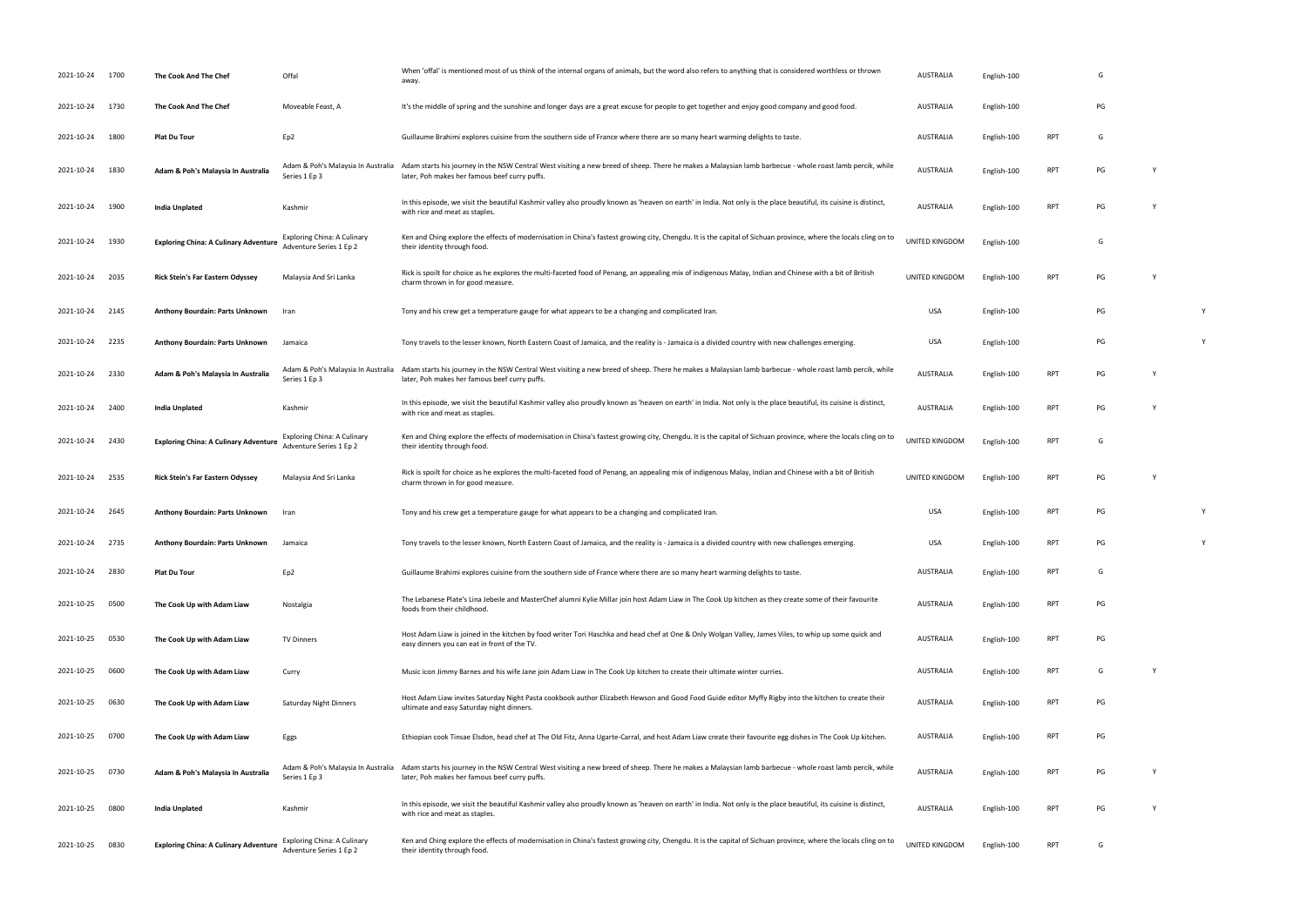| 2021-10-25 0935 |      | <b>Rick Stein's Far Eastern Odyssey</b>      | Malaysia And Sri Lanka                                 | Rick is spoilt for choice as he explores the multi-faceted food of Penang, an appealing mix of indigenous Malay, Indian and Chinese with a bit of British<br>charm thrown in for good measure.              | UNITED KINGDOM        | English-100                                             | RPT        | PG |   |          |
|-----------------|------|----------------------------------------------|--------------------------------------------------------|-------------------------------------------------------------------------------------------------------------------------------------------------------------------------------------------------------------|-----------------------|---------------------------------------------------------|------------|----|---|----------|
| 2021-10-25 1045 |      | Anthony Bourdain: Parts Unknown              | Iran                                                   | Tony and his crew get a temperature gauge for what appears to be a changing and complicated Iran.                                                                                                           | USA                   | English-100                                             | <b>RPT</b> | PG |   | <b>Y</b> |
| 2021-10-25      | 1135 | Anthony Bourdain: Parts Unknown              | Jamaica                                                | Tony travels to the lesser known, North Eastern Coast of Jamaica, and the reality is - Jamaica is a divided country with new challenges emerging.                                                           | <b>USA</b>            | English-100                                             | RPT        | PG |   | Y        |
| 2021-10-25      | 1230 | <b>Exploring China: A Culinary Adventure</b> | Exploring China: A Culinary<br>Adventure Series 1 Ep 2 | Ken and Ching explore the effects of modernisation in China's fastest growing city, Chengdu. It is the capital of Sichuan province, where the locals cling on to<br>their identity through food.            | <b>UNITED KINGDOM</b> | English-100                                             | <b>RPT</b> | G  |   |          |
| 2021-10-25 1335 |      | <b>Donal's Kitchen Hero Feast</b>            | Fermanagh And Tyrone                                   | Donal Skehan visits Baronscourt Venison in Omagh, where the venison is produced from wild Japanese Sika deer. He also visits Ticketymoo Ice Cream in<br>Irvinestown, Co Fermanagh.                          | IRELAND               | English-100                                             | <b>RPT</b> | G  |   |          |
| 2021-10-25      | 1400 | Palisa Anderson's Water Heart Food           | Humble Origins                                         | Thailand is home to many incredible food markets that sell an abundance of fresh and seasonal fruit and vegetables, the type of produce Palisa now grows<br>on her farm and supplies to many top-end chefs. | AUSTRALIA             | English-100                                             | <b>RPT</b> | G  | Y |          |
| 2021-10-25      | 1430 | Tom Kerridge's Proper Pub Food               | Food For Friends                                       | This episode features dishes that are perfect for serving up to groups of friends. This is hearty, casual cooking meant for sharing - that means less time<br>fussing in the kitchen.                       | UNITED KINGDOM        | English-100                                             | <b>RPT</b> | G  |   |          |
| 2021-10-25      | 1500 | <b>Food Lovers Guide To Australia</b>        | Food Lovers Guide To Australia Ep<br>13                | Maeve O'Meara and Joanna Savill continue to explore the best food and produce Australia has to offer. In this episode, the Niagara cafe in Gundagai, and<br>Turkish delights in Melbourne.                  | <b>AUSTRALIA</b>      | English-100                                             | <b>RPT</b> | G  |   |          |
| 2021-10-25 1530 |      | Lidia's Kitchen                              | Lidia's Kitchen Series 5 Ep 21                         | Lidia prepares grilled calamari salad with tomato coulis; grilled apple and radicchio salad with Gorgonzola cheese; and Tuscan Maremma-style steak.                                                         | USA                   | English-100                                             |            | PG |   |          |
| 2021-10-25      | 1600 | <b>Secret Meat Business</b>                  | Tunisian                                               | Adrian dishes up a succulent roast duck cooked in classic Tunisian spices, served on a bed of nutty rice. A feast to share with friends and family, or in<br>Adrian's case, enjoy all by yourself.          | <b>AUSTRALIA</b>      | English-100                                             | <b>RPT</b> | G  |   |          |
| 2021-10-25      | 1630 | Asia Unplated With Diana Chan                | Filipino                                               | Diana is joined by chef Ross Magnaye who shares his favourite meal - Fillipino pork and chicken adobo. Ross shares his passion and knowledge for Filipino<br>food while Diana prepares sinuglaw.            | AUSTRALIA             | English-99;<br>Khmer-.25;<br>Mandarin-.25;<br>Thai-.25; | <b>RPT</b> | G  |   |          |
| 2021-10-25 1700 |      | <b>Food Safari</b>                           | Indonesian Safari                                      | Maeve plunges into the vibrant spicy world of Indonesian food with chef Rohanna Halim, who heads an all-girl kitchen team at her restaurant in Sydney.                                                      | AUSTRALIA             | English-100                                             | RPT        | G  |   |          |
| 2021-10-25      | 1730 | The Cook And The Chef                        | Pizzas                                                 | Not many of us are lucky enough to have a wood oven in the back yard. But all is not lost. If you want to make brilliant home cooked pizzas, all you need is a<br>conventional oven.                        | AUSTRALIA             | English-100                                             | RPT        | PG |   |          |
| 2021-10-25      | 1800 | <b>Bake With Anna Olson</b>                  | <b>Wholesome Treats</b>                                | Chef Anna Olson shares her favourite recipes for wholesome treats. From energy gems, to chocolate avocado mousse to skyr cheesecake, these treats are<br>virtuous and delicious.                            | CANADA                | English-100                                             |            | PG |   |          |
| 2021-10-25 1830 |      | <b>Nigella Feasts</b>                        | Spiced Up                                              | Nigella Lawson's creating a fabulous spicy banquet with real wow factor. On the menu Indian influenced dishes - all of them really easy, flavoursome and<br>delicious.                                      | UNITED KINGDOM        | English-100                                             | RPT        | G  | Y |          |
| 2021-10-25 1900 |      | The Cook Up with Adam Liaw                   | Fast Food                                              | The Cook Up kitchen plays host to Adam Liaw, DJ/writer Andrew Levins and host of SBS's Water Heart Food, Palisa Anderson, as they create their very own<br>renditions of fast food.                         | AUSTRALIA             | English-100                                             |            | PG |   |          |
| 2021-10-25 1930 |      | Jamie & Jimmy's Food Fight Club              | Jamie & Jimmy's Food Fight Club<br>Series 6 Ep 3       | Jamie and Jimmy feel The Force as they're joined in the cafe by the legendary Mark Hamill, and they create a menu that is out of this world for their<br>childhood hero, Luke Skywalker.                    | UNITED KINGDOM        | English-100                                             |            | PG |   |          |
| 2021-10-25 2030 |      | <b>Rick Stein's Cornwall</b>                 | Rick Stein's Cornwall Series 1 Ep 5                    | Rick Stein meets his good friend Barry Humphries, who fell in love with Cornwall in the 1960s when he escaped London to develop his now famous<br>character, Dame Edna Everage.                             | UNITED KINGDOM        | English-100                                             | RPT        | PG |   |          |
| 2021-10-25 2100 |      | <b>Rick Stein's Cornwall</b>                 | Rick Stein's Cornwall Series 1 Ep 6                    | Rick journeys inland from the majestic Camel Estuary to one of Britain's finest vineyards, and later fires up the BBQ cook his latest fish catch using a recipe<br>inspired from a trip to Goa.             | UNITED KINGDOM        | English-100                                             | RPT        | PG |   |          |
| 2021-10-25 2130 |      | Luke Nguyen's Greater Mekong                 | Luke Nguyen's Greater Mekong<br>Series 2 Ep 6          | Luke travels to Cambodia's bustling capital city, Phnom Penh, where he finds some unusual treats to eat, including a local delicacy, deep-fried tarantulas.                                                 | AUSTRALIA             | English-100                                             | RPT        | G  | Y | Y        |
| 2021-10-25 2200 |      | The Cook Up with Adam Liaw                   | Fast Food                                              | The Cook Up kitchen plays host to Adam Liaw, DJ/writer Andrew Levins and host of SBS's Water Heart Food, Palisa Anderson, as they create their very own<br>renditions of fast food.                         | AUSTRALIA             | English-100                                             | RPT        | PG |   |          |
| 2021-10-25 2230 |      | The Cook And The Chef                        | Pizzas                                                 | Not many of us are lucky enough to have a wood oven in the back yard. But all is not lost. If you want to make brilliant home cooked pizzas, all you need is a<br>conventional oven.                        | AUSTRALIA             | English-100                                             | RPT        | PG |   |          |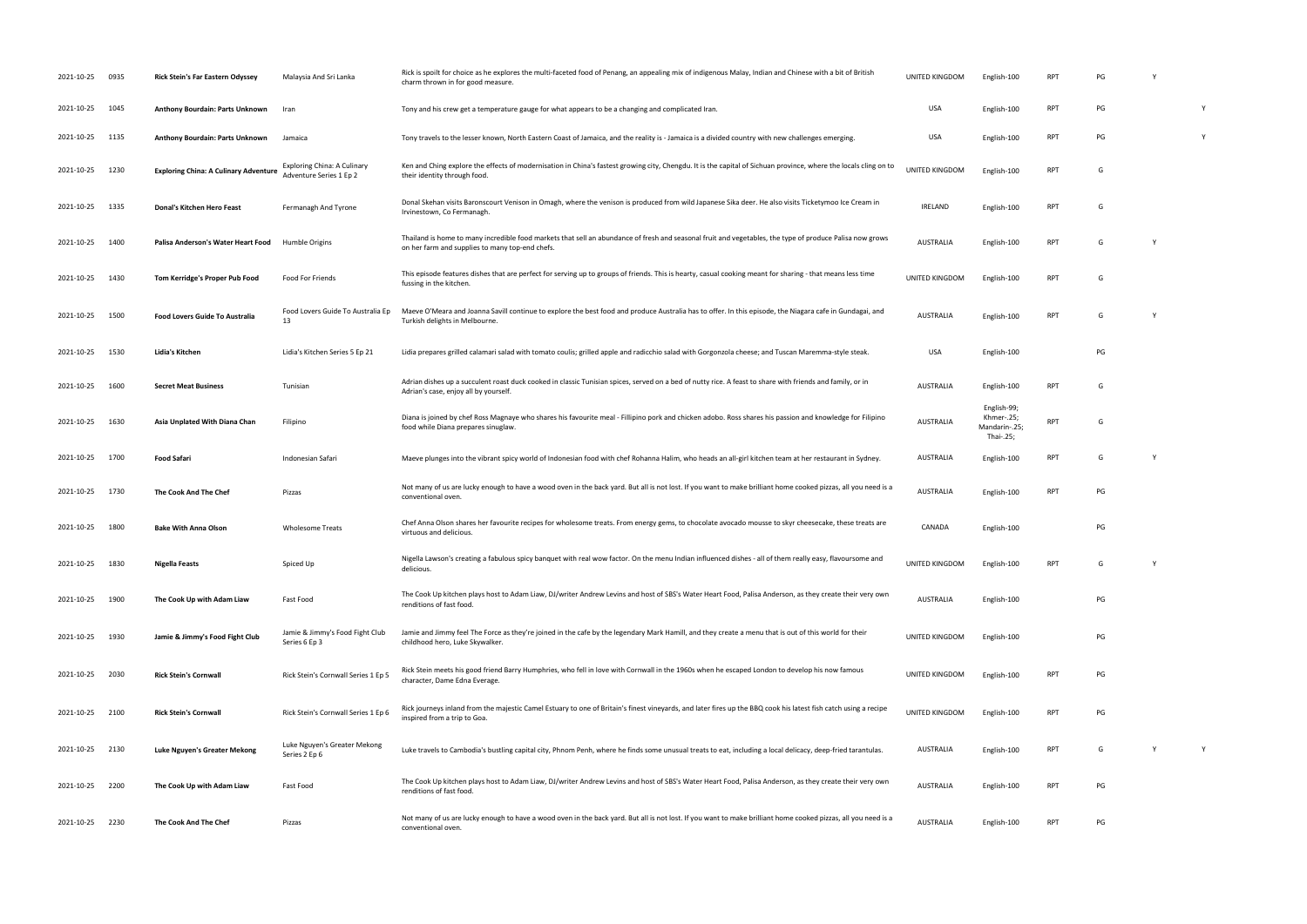| 2021-10-25 2300 |      | <b>Bake With Anna Olson</b>           | <b>Wholesome Treats</b>                          | Chef Anna Olson shares her favourite recipes for wholesome treats. From energy gems, to chocolate avocado mousse to skyr cheesecake, these treats are<br>virtuous and delicious.                            | CANADA           | English-100                                             | RP1        |    |          |   |
|-----------------|------|---------------------------------------|--------------------------------------------------|-------------------------------------------------------------------------------------------------------------------------------------------------------------------------------------------------------------|------------------|---------------------------------------------------------|------------|----|----------|---|
| 2021-10-25      | 2330 | Nigella Feasts                        | Spiced Up                                        | Nigella Lawson's creating a fabulous spicy banquet with real wow factor. On the menu Indian influenced dishes - all of them really easy, flavoursome and<br>delicious.                                      | UNITED KINGDOM   | English-100                                             | <b>RPT</b> | G  | Y        |   |
| 2021-10-25      | 2400 | <b>Food Lovers Guide To Australia</b> | Food Lovers Guide To Australia Ep<br>13          | Maeve O'Meara and Joanna Savill continue to explore the best food and produce Australia has to offer. In this episode, the Niagara cafe in Gundagai, and<br>Turkish delights in Melbourne.                  | <b>AUSTRALIA</b> | English-100                                             | <b>RPT</b> | G  | <b>Y</b> |   |
| 2021-10-25      | 2430 | Jamie & Jimmy's Food Fight Club       | Jamie & Jimmy's Food Fight Club<br>Series 6 Ep 3 | Jamie and Jimmy feel The Force as they're joined in the cafe by the legendary Mark Hamill, and they create a menu that is out of this world for their<br>childhood hero, Luke Skywalker.                    | UNITED KINGDOM   | English-100                                             | RPT        | PG |          |   |
| 2021-10-25 2530 |      | <b>Rick Stein's Cornwall</b>          | Rick Stein's Cornwall Series 1 Ep 5              | Rick Stein meets his good friend Barry Humphries, who fell in love with Cornwall in the 1960s when he escaped London to develop his now famous<br>character, Dame Edna Everage.                             | UNITED KINGDOM   | English-100                                             | RPT        | PG |          |   |
| 2021-10-25      | 2600 | <b>Rick Stein's Cornwall</b>          | Rick Stein's Cornwall Series 1 Ep 6              | Rick journeys inland from the majestic Camel Estuary to one of Britain's finest vineyards, and later fires up the BBQ cook his latest fish catch using a recipe<br>inspired from a trip to Goa.             | UNITED KINGDOM   | English-100                                             | <b>RPT</b> | PG |          |   |
| 2021-10-25      | 2630 | Luke Nguyen's Greater Mekong          | Luke Nguyen's Greater Mekong<br>Series 2 Ep 6    | Luke travels to Cambodia's bustling capital city, Phnom Penh, where he finds some unusual treats to eat, including a local delicacy, deep-fried tarantulas.                                                 | AUSTRALIA        | English-100                                             | RPT        | G  | Y        | Y |
| 2021-10-25      | 2700 | Donal's Kitchen Hero Feast            | Fermanagh And Tyrone                             | Donal Skehan visits Baronscourt Venison in Omagh, where the venison is produced from wild Japanese Sika deer. He also visits Ticketymoo Ice Cream in<br>Irvinestown, Co Fermanagh.                          | IRELAND          | English-100                                             | RPT        |    |          |   |
| 2021-10-25      | 2730 | Palisa Anderson's Water Heart Food    | Humble Origins                                   | Thailand is home to many incredible food markets that sell an abundance of fresh and seasonal fruit and vegetables, the type of produce Palisa now grows<br>on her farm and supplies to many top-end chefs. | AUSTRALIA        | English-100                                             | RPT        | G  | <b>Y</b> |   |
| 2021-10-25      | 2800 | Tom Kerridge's Proper Pub Food        | Food For Friends                                 | This episode features dishes that are perfect for serving up to groups of friends. This is hearty, casual cooking meant for sharing - that means less time<br>fussing in the kitchen.                       | UNITED KINGDOM   | English-100                                             | RPT        | G  |          |   |
| 2021-10-25      | 2830 | <b>Food Lovers Guide To Australia</b> | Food Lovers Guide To Australia Ep<br>13          | Maeve O'Meara and Joanna Savill continue to explore the best food and produce Australia has to offer. In this episode, the Niagara cafe in Gundagai, and<br>Turkish delights in Melbourne.                  | AUSTRALIA        | English-100                                             | RPT        | G  | Y        |   |
| 2021-10-26      | 0500 | Lidia's Kitchen                       | Lidia's Kitchen Series 5 Ep 21                   | Lidia prepares grilled calamari salad with tomato coulis; grilled apple and radicchio salad with Gorgonzola cheese; and Tuscan Maremma-style steak.                                                         | USA              | English-100                                             | RPT        | PG |          |   |
| 2021-10-26      | 0530 | <b>Secret Meat Business</b>           | Tunisian                                         | Adrian dishes up a succulent roast duck cooked in classic Tunisian spices, served on a bed of nutty rice. A feast to share with friends and family, or in<br>Adrian's case, enjoy all by yourself.          | AUSTRALIA        | English-100                                             | RP1        | G  |          |   |
| 2021-10-26      | 0600 | Asia Unplated With Diana Chan         | Filipino                                         | Diana is joined by chef Ross Magnaye who shares his favourite meal - Fillipino pork and chicken adobo. Ross shares his passion and knowledge for Filipino<br>food while Diana prepares sinuglaw.            | <b>AUSTRALIA</b> | English-99;<br>Khmer-.25;<br>Mandarin-.25;<br>Thai-.25; | <b>RPT</b> | G  |          |   |
| 2021-10-26      | 0630 | <b>Food Safari</b>                    | Indonesian Safari                                | Maeve plunges into the vibrant spicy world of Indonesian food with chef Rohanna Halim, who heads an all-girl kitchen team at her restaurant in Sydney.                                                      | AUSTRALIA        | English-100                                             | RPT        | G  | Y        |   |
| 2021-10-26      | 0700 | The Cook And The Chef                 | Pizzas                                           | Not many of us are lucky enough to have a wood oven in the back yard. But all is not lost. If you want to make brilliant home cooked pizzas, all you need is a<br>conventional oven.                        | <b>AUSTRALIA</b> | English-100                                             | <b>RPT</b> | PG |          |   |
| 2021-10-26 0730 |      | <b>Bake With Anna Olson</b>           | <b>Wholesome Treats</b>                          | Chef Anna Olson shares her favourite recipes for wholesome treats. From energy gems, to chocolate avocado mousse to skyr cheesecake, these treats are<br>virtuous and delicious.                            | CANADA           | English-100                                             | RPT        | PG |          |   |
| 2021-10-26      | 0800 | Nigella Feasts                        | Spiced Up                                        | Nigella Lawson's creating a fabulous spicy banquet with real wow factor. On the menu Indian influenced dishes - all of them really easy, flavoursome and<br>delicious.                                      | UNITED KINGDOM   | English-100                                             | <b>RPT</b> | G  | Y        |   |
| 2021-10-26      | 0830 | Jamie & Jimmy's Food Fight Club       | Jamie & Jimmy's Food Fight Club<br>Series 6 Ep 3 | Jamie and Jimmy feel The Force as they're joined in the cafe by the legendary Mark Hamill, and they create a menu that is out of this world for their<br>childhood hero, Luke Skywalker.                    | UNITED KINGDOM   | English-100                                             | <b>RPT</b> | PG |          |   |
| 2021-10-26      | 0930 | <b>Rick Stein's Cornwall</b>          | Rick Stein's Cornwall Series 1 Ep 5              | Rick Stein meets his good friend Barry Humphries, who fell in love with Cornwall in the 1960s when he escaped London to develop his now famous<br>character, Dame Edna Everage.                             | UNITED KINGDOM   | English-100                                             | <b>RPT</b> | PG |          |   |
| 2021-10-26      | 1000 | <b>Rick Stein's Cornwall</b>          | Rick Stein's Cornwall Series 1 Ep 6              | Rick journeys inland from the majestic Camel Estuary to one of Britain's finest vineyards, and later fires up the BBQ cook his latest fish catch using a recipe<br>inspired from a trip to Goa.             | UNITED KINGDOM   | English-100                                             | RPT        | PG |          |   |
| 2021-10-26 1030 |      | Luke Nguyen's Greater Mekong          | Luke Nguyen's Greater Mekong<br>Series 2 Ep 6    | Luke travels to Cambodia's bustling capital city, Phnom Penh, where he finds some unusual treats to eat, including a local delicacy, deep-fried tarantulas.                                                 | AUSTRALIA        | English-100                                             | RPT        | G  | Y        | Y |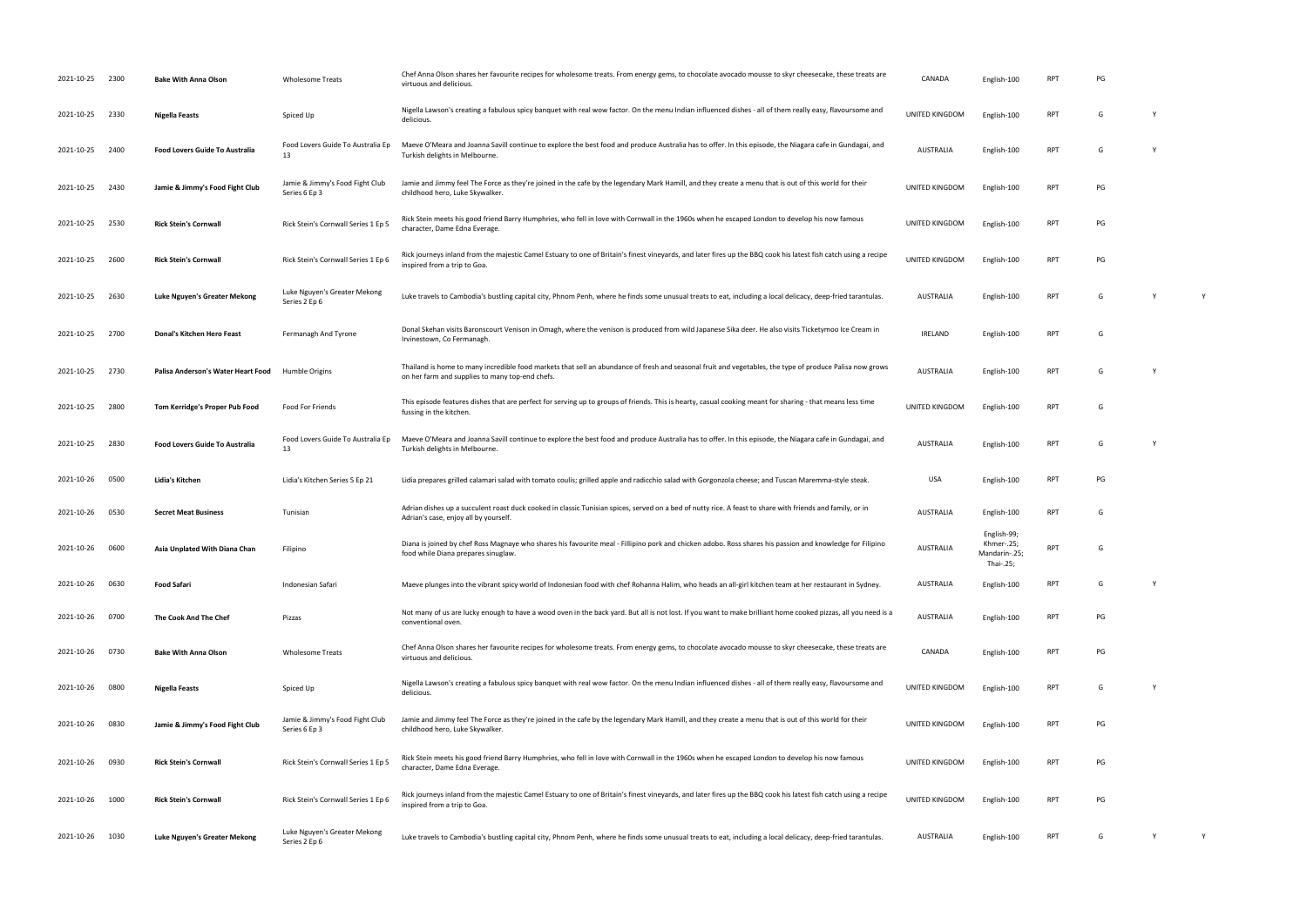| 2021-10-26 1100 |      | The Cook Up with Adam Liaw         | Fast Food                                       | The Cook Up kitchen plays host to Adam Liaw, DJ/writer Andrew Levins and host of SBS's Water Heart Food, Palisa Anderson, as they create their very own<br>renditions of fast food.                         | <b>AUSTRALIA</b> | English-100                                             | <b>RPT</b> | PG |   |  |
|-----------------|------|------------------------------------|-------------------------------------------------|-------------------------------------------------------------------------------------------------------------------------------------------------------------------------------------------------------------|------------------|---------------------------------------------------------|------------|----|---|--|
| 2021-10-26      | 1130 | <b>Food Safari</b>                 | Indonesian Safari                               | Maeve plunges into the vibrant spicy world of Indonesian food with chef Rohanna Halim, who heads an all-girl kitchen team at her restaurant in Sydney.                                                      | AUSTRALIA        | English-100                                             | <b>RPT</b> | G  | Y |  |
| 2021-10-26      | 1200 | The Cook And The Chef              | Pizzas                                          | Not many of us are lucky enough to have a wood oven in the back yard. But all is not lost. If you want to make brilliant home cooked pizzas, all you need is a<br>conventional oven.                        | AUSTRALIA        | English-100                                             | <b>RPT</b> | PG |   |  |
| 2021-10-26      | 1230 | <b>Bake With Anna Olson</b>        | <b>Wholesome Treats</b>                         | Chef Anna Olson shares her favourite recipes for wholesome treats. From energy gems, to chocolate avocado mousse to skyr cheesecake, these treats are<br>virtuous and delicious.                            | CANADA           | English-100                                             | RPT        | PG |   |  |
| 2021-10-26      | 1300 | Nigella Feasts                     | Spiced Up                                       | Nigella Lawson's creating a fabulous spicy banquet with real wow factor. On the menu Indian influenced dishes - all of them really easy, flavoursome and<br>delicious.                                      | UNITED KINGDOM   | English-100                                             | <b>RPT</b> | G  | Y |  |
| 2021-10-26      | 1330 | Donal's Kitchen Hero Feast         | Meath                                           | Donal Skehan heads to Meath where he visits Martry Mill in Kells and Blast and Wilde in Slane. He ends his trip with a delicious feast in Tankardstown<br>House.                                            | IRELAND          | English-100                                             | <b>RPT</b> | PG |   |  |
| 2021-10-26      | 1400 | Palisa Anderson's Water Heart Food | Third Culture Cooks                             | Palisa meets up with two old friends - fellow second-generation Thais Ari Walpole and Mahalia Barnes. They visit the Sydney Fish Market, and cook some<br>delicious Thai-inspired recipes.                  | AUSTRALIA        | English-100                                             | <b>RPT</b> | G  | Y |  |
| 2021-10-26      | 1430 | Tom Kerridge's Proper Pub Food     | Outdoor Food                                    | We all enjoy eating outdoors in a Great British beer garden and in this episode, Tom wants to show us how to do outdoor food properly.                                                                      | UNITED KINGDOM   | English-100                                             | <b>RPT</b> | G  |   |  |
| 2021-10-26      | 1500 | Food Lovers' Guide To Australia    | Food Lovers Guide To Australia<br>Series 3 Ep 1 | Maeve O'Meara and Joanna Savill continue to explore the best food around. In this episode, wild barramundi in the Gulf of Carpentaria, Thai food in Kings<br>Cross, and Greek food in SA.                   | AUSTRALIA        | English-100                                             | <b>RPT</b> | G  |   |  |
| 2021-10-26      | 1530 | Lidia's Kitchen                    | Lidia's Kitchen Series 5 Ep 22                  | Lidia makes eggs poached in tomato sauce and served over grilled country bread; stuffed tomatoes filled with rice, mozzarella and basil; and chilled tomato<br>soup with basil, orange and yoghurt.         | USA              | English-100                                             |            | PG |   |  |
| 2021-10-26      | 1600 | <b>Secret Meat Business</b>        | Canadian                                        | Double trouble, Adrian combines two of his favourite proteins in an indulgent Canadian dish, Bacon wrapped duck breasts Tournedos.                                                                          | AUSTRALIA        | English-100                                             | <b>RPT</b> | G  |   |  |
| 2021-10-26      | 1630 | Asia Unplated With Diana Chan      | Cambodian                                       | Cambodian cuisine is often overlooked in Australia so Diana enlists the help of chef Jerry Mai to explore the vibrant flavours that are integral to Cambodian<br>cooking.                                   | <b>AUSTRALIA</b> | English-99;<br>Khmer-.25;<br>Mandarin-.25;<br>Thai-.25; | <b>RPT</b> | PG |   |  |
| 2021-10-26 1700 |      | <b>Food Safari</b>                 | Maltese Safari                                  | This episode of Food Safari explores a different take on Mediterranean cooking with the rustic delights of Maltese food.                                                                                    | AUSTRALIA        | English-100                                             | RPT        | G  | Y |  |
| 2021-10-26      | 1730 | The Cook And The Chef              | Easter In Cooking                               | It's Easter and Simon surprises Maggie with a chilli Easter Egg whipped up at work under the expert eyes of his pastry chefs. Maggie's no fan of chilli but<br>Simon's determined to win her over.          | <b>AUSTRALIA</b> | English-100                                             | <b>RPT</b> | G  |   |  |
| 2021-10-26 1800 |      | <b>Bake With Anna Olson</b>        | <b>Halloween Treats</b>                         | Chef Anna Olson gets creative with Halloween baking. She conjures up three different spooky treats sure to please kids of all ages.                                                                         | CANADA           | English-100                                             |            | PG |   |  |
| 2021-10-26      | 1830 | <b>Nigella Feasts</b>              | Feel-Good Food                                  | Nigella Lawson's cooking up food that looks good, tastes good and makes you feel good. The heaven-on-a-plate menu includes a smoked salmon, avocado<br>and pumpkin seed salad.                              | UNITED KINGDOM   | English-100                                             | <b>RPT</b> | G  | Y |  |
| 2021-10-26      | 1900 | The Cook Up with Adam Liaw         | From The Sea                                    | Cookbook author Analiese Gregory and Monday Morning Cooking Club's Lisa Goldberg join host Adam Liaw in The Cook Up kitchen to recreate some<br>favourite dishes from the sea.                              | AUSTRALIA        | English-100                                             |            | PG |   |  |
| 2021-10-26      | 1930 | <b>Giada Entertains</b>            | Art Of Surprise, The                            | Giada pulls off the ultimate surprise birthday party as guests enjoy delicious finger foods, including lamb chops with mint and pistachio salsa verde, eggplant<br>parmesan bites, and salami crostini.     | USA              | English-100                                             |            | PG |   |  |
| 2021-10-26 2000 |      | David Rocco's Dolce Africa         | Welcome To Lalibela Ethiopia                    | David spends time with the locals in Lalibela, Ethiopia, where he learns how to make a few staples like shiro, injera and berbere, the traditional Ethiopian<br>spice mix that's used in so many dishes.    | CANADA           | English-100                                             |            | PG |   |  |
| 2021-10-26 2030 |      | John Torode's Korean Food Tour     | Royal                                           | John explores the regal beginnings of Korean cuisine. With food writer Daniel Gray, John visits the UNESCO heritage city of Jeonju, the place where Korea's<br>most famous dish, Royal Bibimpap hails from. | UNITED KINGDOM   | English-100                                             |            | PG |   |  |
| 2021-10-26 2130 |      | Luke Nguyen's Greater Mekong       | Luke Nguyen's Greater Mekong<br>Series 2 Ep 7   | Luke travels to the seaside towns of Kep and Kampot to experience their delectable seafood and world-famous pepper. There he teams up with a local<br>fisherwoman at the seafood markets.                   | AUSTRALIA        | English-100                                             | RPT        | G  | Y |  |
| 2021-10-26      | 2200 | The Cook Up with Adam Liaw         | From The Sea                                    | Cookbook author Analiese Gregory and Monday Morning Cooking Club's Lisa Goldberg join host Adam Liaw in The Cook Up kitchen to recreate some<br>favourite dishes from the sea.                              | AUSTRALIA        | English-100                                             | <b>RPT</b> | PG |   |  |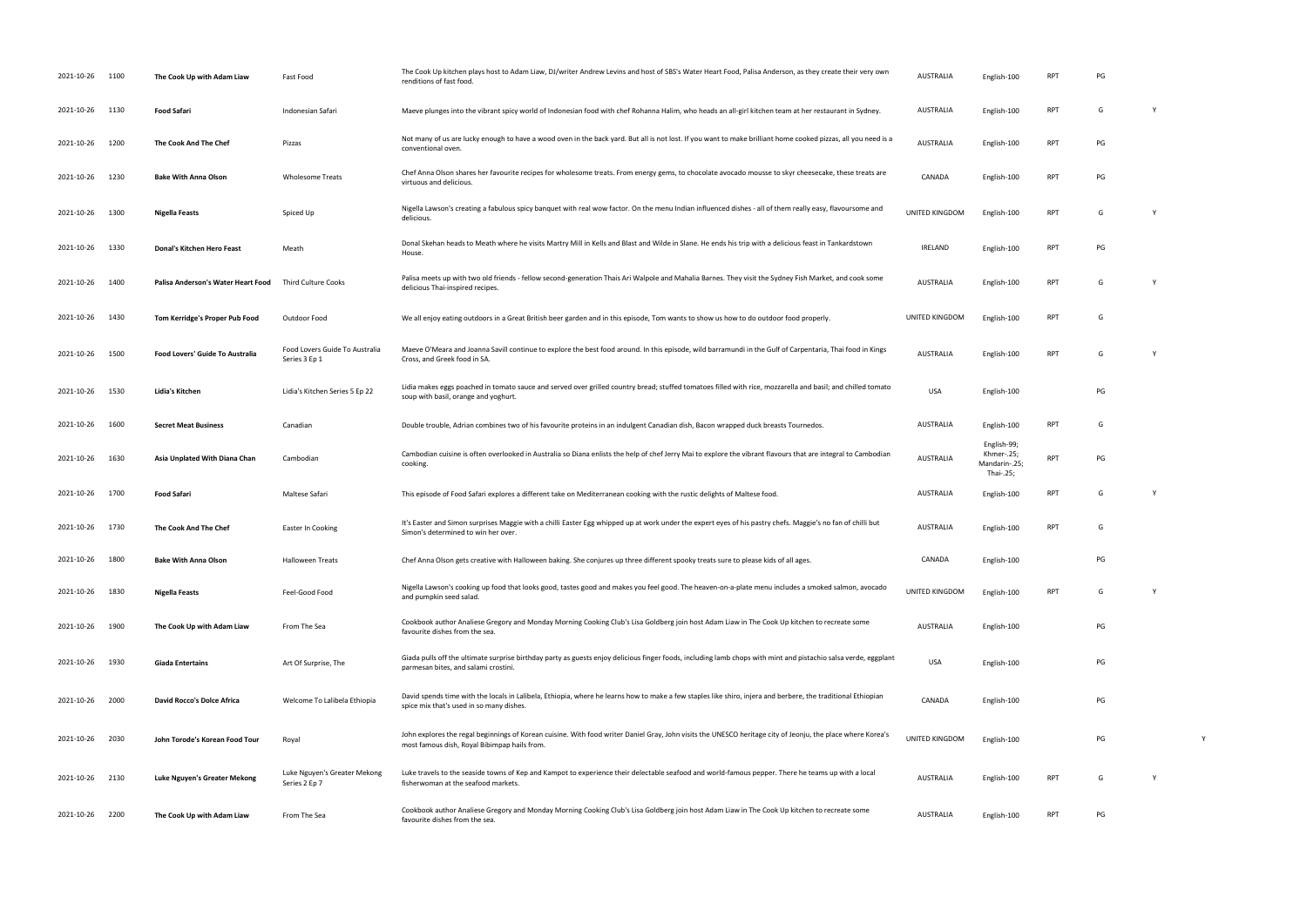| 2021-10-26 2230 |      | The Cook And The Chef                  | Easter In Cooking                               | It's Easter and Simon surprises Maggie with a chilli Easter Egg whipped up at work under the expert eyes of his pastry chefs. Maggie's no fan of chilli but<br>Simon's determined to win her over.          | <b>AUSTRALIA</b> | English-100                                             | RP1        | G  |   |
|-----------------|------|----------------------------------------|-------------------------------------------------|-------------------------------------------------------------------------------------------------------------------------------------------------------------------------------------------------------------|------------------|---------------------------------------------------------|------------|----|---|
| 2021-10-26      | 2300 | <b>Bake With Anna Olson</b>            | <b>Halloween Treats</b>                         | Chef Anna Olson gets creative with Halloween baking. She conjures up three different spooky treats sure to please kids of all ages.                                                                         | CANADA           | English-100                                             | <b>RPT</b> | PG |   |
| 2021-10-26 2330 |      | Nigella Feasts                         | Feel-Good Food                                  | Nigella Lawson's cooking up food that looks good, tastes good and makes you feel good. The heaven-on-a-plate menu includes a smoked salmon, avocado<br>and pumpkin seed salad.                              | UNITED KINGDOM   | English-100                                             | <b>RPT</b> | G  |   |
| 2021-10-26 2400 |      | <b>Food Lovers' Guide To Australia</b> | Food Lovers Guide To Australia<br>Series 3 Ep 1 | Maeve O'Meara and Joanna Savill continue to explore the best food around. In this episode, wild barramundi in the Gulf of Carpentaria, Thai food in Kings<br>Cross, and Greek food in SA.                   | <b>AUSTRALIA</b> | English-100                                             | <b>RPT</b> | G  |   |
| 2021-10-26 2430 |      | <b>Giada Entertains</b>                | Art Of Surprise, The                            | Giada pulls off the ultimate surprise birthday party as guests enjoy delicious finger foods, including lamb chops with mint and pistachio salsa verde, eggplant<br>parmesan bites, and salami crostini      | <b>USA</b>       | English-100                                             | <b>RPT</b> | PG |   |
| 2021-10-26      | 2500 | David Rocco's Dolce Africa             | Welcome To Lalibela Ethiopia                    | David spends time with the locals in Lalibela, Ethiopia, where he learns how to make a few staples like shiro, injera and berbere, the traditional Ethiopian<br>spice mix that's used in so many dishes.    | CANADA           | English-100                                             | <b>RPT</b> | PG |   |
| 2021-10-26      | 2530 | John Torode's Korean Food Tour         | Royal                                           | John explores the regal beginnings of Korean cuisine. With food writer Daniel Gray, John visits the UNESCO heritage city of Jeonju, the place where Korea's<br>most famous dish, Royal Bibimpap hails from. | UNITED KINGDOM   | English-100                                             | RPT        | PG |   |
| 2021-10-26      | 2630 | Luke Nguyen's Greater Mekong           | Luke Nguyen's Greater Mekong<br>Series 2 Ep 7   | Luke travels to the seaside towns of Kep and Kampot to experience their delectable seafood and world-famous pepper. There he teams up with a local<br>fisherwoman at the seafood markets.                   | <b>AUSTRALIA</b> | English-100                                             | <b>RPT</b> | G  |   |
| 2021-10-26 2700 |      | Donal's Kitchen Hero Feast             | Meath                                           | Donal Skehan heads to Meath where he visits Martry Mill in Kells and Blast and Wilde in Slane. He ends his trip with a delicious feast in Tankardstown<br>House.                                            | <b>IRELAND</b>   | English-100                                             | RPT        | PG |   |
| 2021-10-26      | 2730 | Palisa Anderson's Water Heart Food     | <b>Third Culture Cooks</b>                      | Palisa meets up with two old friends - fellow second-generation Thais Ari Walpole and Mahalia Barnes. They visit the Sydney Fish Market, and cook some<br>delicious Thai-inspired recipes.                  | <b>AUSTRALIA</b> | English-100                                             | <b>RPT</b> | G  |   |
| 2021-10-26      | 2800 | Tom Kerridge's Proper Pub Food         | Outdoor Food                                    | We all enjoy eating outdoors in a Great British beer garden and in this episode, Tom wants to show us how to do outdoor food properly.                                                                      | UNITED KINGDOM   | English-100                                             | <b>RPT</b> | G  |   |
| 2021-10-26      | 2830 | <b>Food Lovers' Guide To Australia</b> | Food Lovers Guide To Australia<br>Series 3 Ep 1 | Maeve O'Meara and Joanna Savill continue to explore the best food around. In this episode, wild barramundi in the Gulf of Carpentaria, Thai food in Kings<br>Cross, and Greek food in SA.                   | <b>AUSTRALIA</b> | English-100                                             | <b>RPT</b> | G  |   |
| 2021-10-27      | 0500 | Lidia's Kitchen                        | Lidia's Kitchen Series 5 Ep 22                  | Lidia makes eggs poached in tomato sauce and served over grilled country bread; stuffed tomatoes filled with rice, mozzarella and basil; and chilled tomato<br>soup with basil, orange and yoghurt.         | <b>USA</b>       | English-100                                             | <b>RPT</b> | PG |   |
| 2021-10-27      | 0530 | <b>Secret Meat Business</b>            | Canadian                                        | Double trouble, Adrian combines two of his favourite proteins in an indulgent Canadian dish, Bacon wrapped duck breasts Tournedos.                                                                          | <b>AUSTRALIA</b> | English-100                                             | RPT        | G  |   |
| 2021-10-27      | 0600 | Asia Unplated With Diana Chan          | Cambodian                                       | Cambodian cuisine is often overlooked in Australia so Diana enlists the help of chef Jerry Mai to explore the vibrant flavours that are integral to Cambodian<br>cooking.                                   | <b>AUSTRALIA</b> | English-99;<br>Khmer-.25;<br>Mandarin-.25;<br>Thai-.25; | <b>RPT</b> | PG |   |
| 2021-10-27      | 0630 | <b>Food Safari</b>                     | Maltese Safari                                  | This episode of Food Safari explores a different take on Mediterranean cooking with the rustic delights of Maltese food.                                                                                    | <b>AUSTRALIA</b> | English-100                                             | <b>RPT</b> | G  |   |
| 2021-10-27      | 0700 | The Cook And The Chef                  | Easter In Cooking                               | It's Easter and Simon surprises Maggie with a chilli Easter Egg whipped up at work under the expert eyes of his pastry chefs. Maggie's no fan of chilli but<br>Simon's determined to win her over.          | <b>AUSTRALIA</b> | English-100                                             | <b>RPT</b> | G  |   |
| 2021-10-27      | 0730 | <b>Bake With Anna Olson</b>            | <b>Halloween Treats</b>                         | Chef Anna Olson gets creative with Halloween baking. She conjures up three different spooky treats sure to please kids of all ages.                                                                         | CANADA           | English-100                                             | <b>RPT</b> | PG |   |
| 2021-10-27      | 0800 | <b>Nigella Feasts</b>                  | Feel-Good Food                                  | Nigella Lawson's cooking up food that looks good, tastes good and makes you feel good. The heaven-on-a-plate menu includes a smoked salmon, avocado<br>and pumpkin seed salad.                              | UNITED KINGDOM   | English-100                                             | <b>RPT</b> | G  |   |
| 2021-10-27      | 0830 | Giada Entertains                       | Art Of Surprise, The                            | Giada pulls off the ultimate surprise birthday party as guests enjoy delicious finger foods, including lamb chops with mint and pistachio salsa verde, eggplant<br>parmesan bites, and salami crostini      | <b>USA</b>       | English-100                                             | <b>RPT</b> | PG |   |
| 2021-10-27      | 0900 | David Rocco's Dolce Africa             | Welcome To Lalibela Ethiopia                    | David spends time with the locals in Lalibela, Ethiopia, where he learns how to make a few staples like shiro, injera and berbere, the traditional Ethiopian<br>spice mix that's used in so many dishes.    | CANADA           | English-100                                             | <b>RPT</b> | PG |   |
| 2021-10-27      | 0930 | John Torode's Korean Food Tour         | Royal                                           | John explores the regal beginnings of Korean cuisine. With food writer Daniel Gray, John visits the UNESCO heritage city of Jeonju, the place where Korea's<br>most famous dish, Royal Bibimpap hails from. | UNITED KINGDOM   | English-100                                             | RPT        | PG | Υ |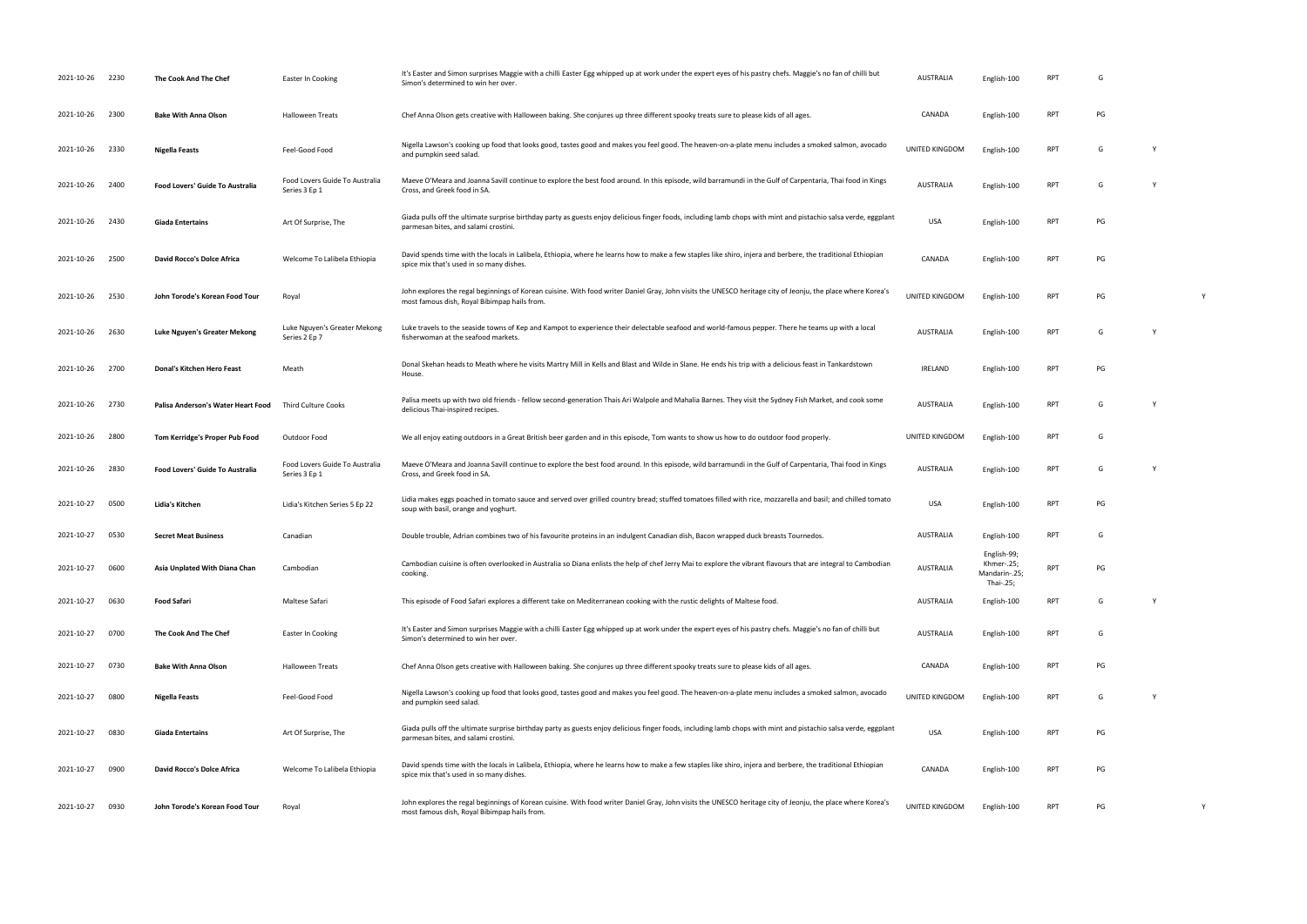| 2021-10-27 | 1030 | Luke Nguyen's Greater Mekong       | Luke Nguyen's Greater Mekong<br>Series 2 Ep 7   | Luke travels to the seaside towns of Kep and Kampot to experience their delectable seafood and world-famous pepper. There he teams up with a local<br>fisherwoman at the seafood markets.                                                   | <b>AUSTRALIA</b> | English-100                                             |            | G  |          |
|------------|------|------------------------------------|-------------------------------------------------|---------------------------------------------------------------------------------------------------------------------------------------------------------------------------------------------------------------------------------------------|------------------|---------------------------------------------------------|------------|----|----------|
| 2021-10-27 | 1100 | The Cook Up with Adam Liaw         | From The Sea                                    | Cookbook author Analiese Gregory and Monday Morning Cooking Club's Lisa Goldberg join host Adam Liaw in The Cook Up kitchen to recreate some<br>favourite dishes from the sea.                                                              | AUSTRALIA        | English-100                                             | <b>RPT</b> | PG |          |
| 2021-10-27 | 1130 | <b>Food Safari</b>                 | Maltese Safari                                  | This episode of Food Safari explores a different take on Mediterranean cooking with the rustic delights of Maltese food.                                                                                                                    | AUSTRALIA        | English-100                                             | <b>RPT</b> | G  |          |
| 2021-10-27 | 1200 | The Cook And The Chef              | Easter In Cooking                               | It's Easter and Simon surprises Maggie with a chilli Easter Egg whipped up at work under the expert eyes of his pastry chefs. Maggie's no fan of chilli but<br>Simon's determined to win her over.                                          | AUSTRALIA        | English-100                                             | <b>RPT</b> | G  |          |
| 2021-10-27 | 1230 | <b>Bake With Anna Olson</b>        | <b>Halloween Treats</b>                         | Chef Anna Olson gets creative with Halloween baking. She conjures up three different spooky treats sure to please kids of all ages.                                                                                                         | CANADA           | English-100                                             | <b>RPT</b> | PG |          |
| 2021-10-27 | 1300 | Nigella Feasts                     | Feel-Good Food                                  | Nigella Lawson's cooking up food that looks good, tastes good and makes you feel good. The heaven-on-a-plate menu includes a smoked salmon, avocado<br>and pumpkin seed salad                                                               | UNITED KINGDOM   | English-100                                             | <b>RPT</b> | G  |          |
| 2021-10-27 | 1330 | Donal's Kitchen Hero Feast         | Antrim                                          | Donal heads to Antrim and visits Glenarm Shorthorn Beef - producers of premium quality beef farmed at the Glenarm Estate and winners of various Great<br>Taste Awards and suppliers to Fortnum and Mason.                                   | IRELAND          | English-100                                             | <b>RPT</b> | G  |          |
| 2021-10-27 | 1400 | Palisa Anderson's Water Heart Food | On Origins                                      | Palisa meets two well-known Sydney-based chefs - Paul Carmichael and Martin Boetz - to explore how cuisines from different countries can mingle and<br>influence each other.                                                                | AUSTRALIA        | English-100                                             | <b>RPT</b> | G  | Y        |
| 2021-10-27 | 1430 | Tom Kerridge's Proper Pub Food     | Celebratory Food                                | Tom shows us how to cook dishes inspired by food you'd order in a decent British pub to celebrate a special occasion. These dishes are slightly showy,<br>decadent, and indulgent, yet still really simple.                                 | UNITED KINGDOM   | English-100                                             | <b>RPT</b> | G  |          |
| 2021-10-27 | 1500 | Food Lovers' Guide To Australia    | Food Lovers Guide To Australia<br>Series 3 Ep 2 | Maeve O'Meara and Joanna Savill continue to explore the best food around. Today, Japanese seaweed from Tasmania, Mediterranean-Australian cuisine,<br>and food for Chinese New Year.                                                        | AUSTRALIA        | English-100                                             | RPT        | G  | - Y      |
| 2021-10-27 | 1530 | Lidia's Kitchen                    | Lidia's Kitchen Series 5 Ep 23                  | Lidia prepares crostata with kale butternut squash and ricotta; carrot and orange salad; potato and egg frico; and a refreshing bellini bar.                                                                                                | USA              | English-100                                             |            | PG |          |
| 2021-10-27 | 1600 | <b>Secret Meat Business</b>        | Malaysian                                       | Malaysian cooking is a cuisine that melds Chinese, Indian and traditional Malay flavours. Adrian pays homage to his time spent there as a child preparing<br>mouth-watering Beef Rendang.                                                   | AUSTRALIA        | English-100                                             | <b>RPT</b> | G  |          |
| 2021-10-27 | 1630 | Asia Unplated With Diana Chan      | Malaysian                                       | Diana seeks inspiration from her Malaysian roots, conjuring the sights and smells of food stalls from her childhood, and guest Jacob Leung shares his tips for<br>creating perfect fried rice.                                              | AUSTRALIA        | English-99;<br>Khmer-.25;<br>Mandarin-.25;<br>Thai-.25; | <b>RPT</b> | G  |          |
| 2021-10-27 | 1700 | Food Safari                        | Pakistani Safari                                | Looks at some of the Pakistani dishes that are loved around the world - like biryani - the layered spiced rice and meat dish.                                                                                                               | AUSTRALIA        | English-100                                             | <b>RPT</b> | G  |          |
| 2021-10-27 | 1730 | The Cook And The Chef              | Cooking With Kids                               | School Holidays mean finding things for the kids to do and Maggie and Simon get some kids busy looking for mushrooms and picking plums. Simon also visits<br>a Mussel farm in Port Lincoln                                                  | AUSTRALIA        | English-100                                             | <b>RPT</b> | G  |          |
| 2021-10-27 | 1800 | <b>Bake With Anna Olson</b>        | <b>Halloween Party Desserts</b>                 | Chef Anna Olson shares her secrets for the ultimate Halloween party desserts. These three desserts are so good they're scary.                                                                                                               | CANADA           | English-100                                             |            | PG |          |
| 2021-10-27 | 1830 | Nigella Feasts                     | <b>Comfort Foods</b>                            | Nigella Lawson shares her favourite comfort foods, where each mouthful is as reassuring as the last, including warm sticky toffee sauce poured over cold<br>vanilla ice cream                                                               | UNITED KINGDOM   | English-100                                             | <b>RPT</b> | G  | <b>Y</b> |
| 2021-10-27 | 1900 | The Cook Up with Adam Liaw         | Simply The Best                                 | Host Adam Liaw is joined in The Cook Up kitchen by meteorologist and food writer Magdalena Roze and TV presenter/chef Hayden Quinn as they create<br>simple dishes everyone will love.                                                      | AUSTRALIA        | English-100                                             |            | PG |          |
| 2021-10-27 | 1930 | <b>Licence To Grill</b>            | Big BBQ Brunch                                  | Rob gives his friends a wake-up call with a big BBQ brunch. Smoked bacon, breakfast frittatas, smoked salmon, a morning cocktail and asparagus with bacon<br>and egg puff pastries get them all started!                                    | CANADA           | English-100                                             |            | PG |          |
| 2021-10-27 | 2000 | <b>Licence To Grill</b>            | Licence To Grill Series 5 Ep 8                  | Join chef Robert Rainford and celebrate the joys of summer, backyard entertaining and barbequeing.                                                                                                                                          | CANADA           | English-100                                             |            | PG |          |
| 2021-10-27 | 2030 | <b>Tom Kerridge's Barbeque</b>     |                                                 | Tom Kerridge's Barbeque Series 1 Ep Tom Kerridge fires up his BBQ to create a Middle Eastern feast. It includes incredible marinated and spiced chicken kebabs form the centrepiece, with smoky<br>vegetable chilli sauce and garlic cream. | UNITED KINGDOM   | English-100                                             |            | PG |          |
| 2021-10-27 | 2100 | <b>Food Safari Fire</b>            | Food Safari Fire Series 1 Ep 4                  | Maeve O'Meara explores how fire and coals create some of the world's classic recipes - Turkish kebabs, Portuguese sardines, marinated Chilean pork belly<br>and South African braais.                                                       | AUSTRALIA        | English-100                                             | <b>RPT</b> | G  |          |
| 2021-10-27 | 2130 | Luke Nguyen's Greater Mekong       | Luke Nguyen's Greater Mekong<br>Series 2 Ep 8   | Luke enjoys a weekend of food and sun in the seaside town of Kep before heading across the border to Chau Doc in Vietnam. Starting beachside Luke cooks<br>a tasty barbequed squid.                                                         | AUSTRALIA        | English-100                                             | RPT        | G  | Y        |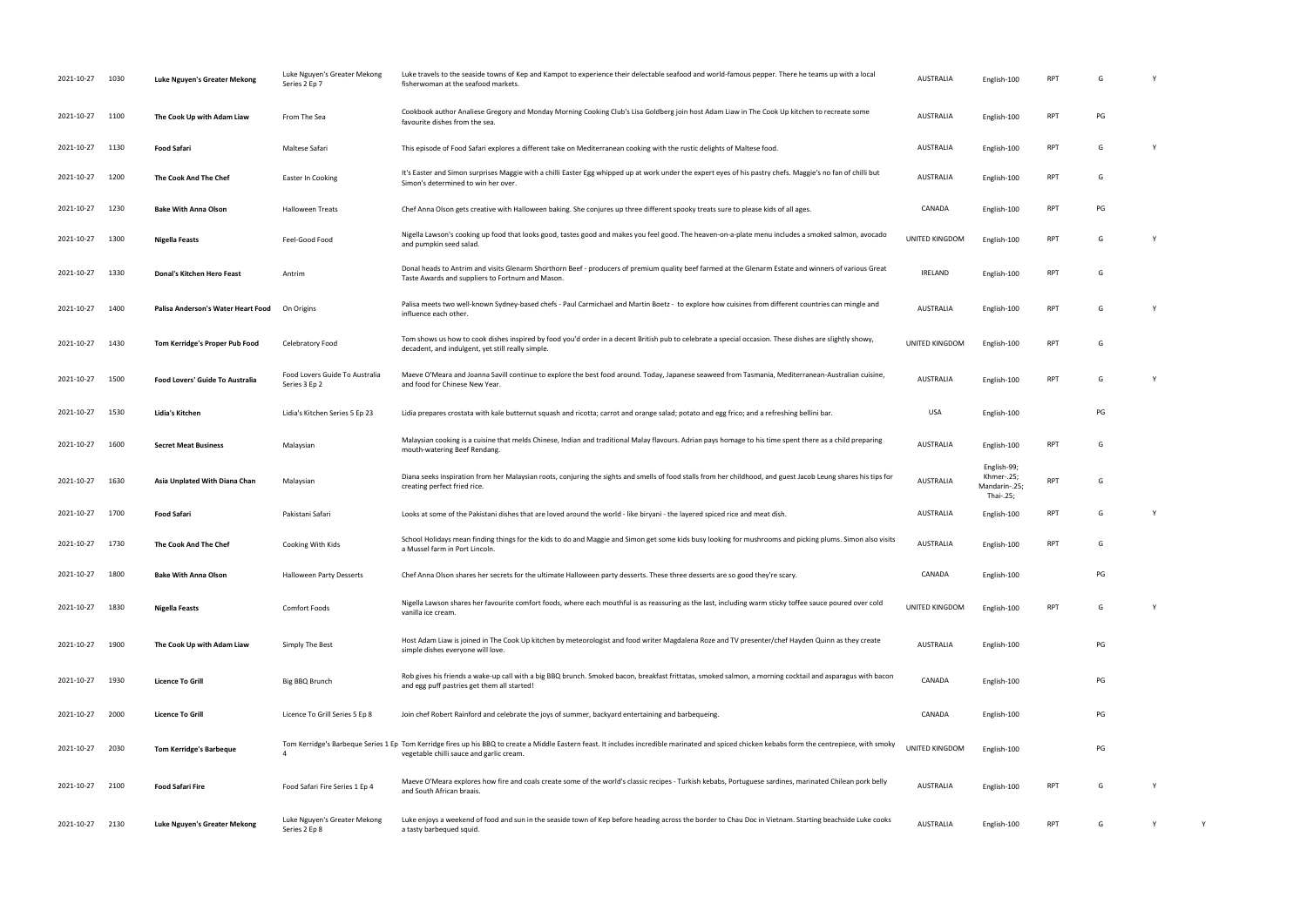| 2021-10-27      | 2200 | The Cook Up with Adam Liaw             | Simply The Best                                 | Host Adam Liaw is joined in The Cook Up kitchen by meteorologist and food writer Magdalena Roze and TV presenter/chef Hayden Quinn as they create<br>simple dishes everyone will love.                                                      | <b>AUSTRALIA</b>      | English-100                                             | RP1        | PG |   |
|-----------------|------|----------------------------------------|-------------------------------------------------|---------------------------------------------------------------------------------------------------------------------------------------------------------------------------------------------------------------------------------------------|-----------------------|---------------------------------------------------------|------------|----|---|
| 2021-10-27      | 2230 | The Cook And The Chef                  | Cooking With Kids                               | School Holidays mean finding things for the kids to do and Maggie and Simon get some kids busy looking for mushrooms and picking plums. Simon also visits<br>a Mussel farm in Port Lincoln.                                                 | <b>AUSTRALIA</b>      | English-100                                             | <b>RPT</b> | G  |   |
| 2021-10-27      | 2300 | <b>Bake With Anna Olson</b>            | Halloween Party Desserts                        | Chef Anna Olson shares her secrets for the ultimate Halloween party desserts. These three desserts are so good they're scary.                                                                                                               | CANADA                | English-100                                             | <b>RPT</b> | PG |   |
| 2021-10-27      | 2330 | <b>Nigella Feasts</b>                  | Comfort Foods                                   | Nigella Lawson shares her favourite comfort foods, where each mouthful is as reassuring as the last, including warm sticky toffee sauce poured over cold<br>vanilla ice cream.                                                              | <b>UNITED KINGDOM</b> | English-100                                             | <b>RPT</b> | G  |   |
| 2021-10-27      | 2400 | <b>Food Lovers' Guide To Australia</b> | Food Lovers Guide To Australia<br>Series 3 Ep 2 | Maeve O'Meara and Joanna Savill continue to explore the best food around. Today, Japanese seaweed from Tasmania, Mediterranean-Australian cuisine,<br>and food for Chinese New Year.                                                        | <b>AUSTRALIA</b>      | English-100                                             | <b>RPT</b> | G  |   |
| 2021-10-27      | 2430 | <b>Licence To Grill</b>                | Big BBQ Brunch                                  | Rob gives his friends a wake-up call with a big BBQ brunch. Smoked bacon, breakfast frittatas, smoked salmon, a morning cocktail and asparagus with bacon<br>and egg puff pastries get them all started!                                    | CANADA                | English-100                                             | <b>RPT</b> | PG |   |
| 2021-10-27      | 2500 | <b>Licence To Grill</b>                | Licence To Grill Series 5 Ep 8                  | Join chef Robert Rainford and celebrate the joys of summer, backyard entertaining and barbequeing.                                                                                                                                          | CANADA                | English-100                                             | <b>RPT</b> | PG |   |
| 2021-10-27      | 2530 | <b>Tom Kerridge's Barbeque</b>         |                                                 | Tom Kerridge's Barbeque Series 1 Ep Tom Kerridge fires up his BBQ to create a Middle Eastern feast. It includes incredible marinated and spiced chicken kebabs form the centrepiece, with smoky<br>vegetable chilli sauce and garlic cream. | UNITED KINGDOM        | English-100                                             | <b>RPT</b> | PG |   |
| 2021-10-27      | 2600 | <b>Food Safari Fire</b>                | Food Safari Fire Series 1 Ep 4                  | Maeve O'Meara explores how fire and coals create some of the world's classic recipes - Turkish kebabs, Portuguese sardines, marinated Chilean pork belly<br>and South African braais.                                                       | <b>AUSTRALIA</b>      | English-100                                             | RPT        | G  |   |
| 2021-10-27      | 2630 | Luke Nguyen's Greater Mekong           | Luke Nguyen's Greater Mekong<br>Series 2 Ep 8   | Luke enjoys a weekend of food and sun in the seaside town of Kep before heading across the border to Chau Doc in Vietnam. Starting beachside Luke cooks<br>a tasty barbequed squid.                                                         | <b>AUSTRALIA</b>      | English-100                                             | <b>RPT</b> | G  | Y |
| 2021-10-27      | 2700 | Donal's Kitchen Hero Feast             | Antrim                                          | Donal heads to Antrim and visits Glenarm Shorthorn Beef - producers of premium quality beef farmed at the Glenarm Estate and winners of various Great<br>Taste Awards and suppliers to Fortnum and Mason.                                   | <b>IRELAND</b>        | English-100                                             | RPT        | G  |   |
| 2021-10-27      | 2730 | Palisa Anderson's Water Heart Food     | On Origins                                      | Palisa meets two well-known Sydney-based chefs - Paul Carmichael and Martin Boetz - to explore how cuisines from different countries can mingle and<br>influence each other.                                                                | <b>AUSTRALIA</b>      | English-100                                             | RPT        | G  |   |
| 2021-10-27      | 2800 | Tom Kerridge's Proper Pub Food         | Celebratory Food                                | Tom shows us how to cook dishes inspired by food you'd order in a decent British pub to celebrate a special occasion. These dishes are slightly showy,<br>decadent, and indulgent, yet still really simple.                                 | UNITED KINGDOM        | English-100                                             | <b>RPT</b> | G  |   |
| 2021-10-27      | 2830 | Food Lovers' Guide To Australia        | Food Lovers Guide To Australia<br>Series 3 Ep 2 | Maeve O'Meara and Joanna Savill continue to explore the best food around. Today, Japanese seaweed from Tasmania, Mediterranean-Australian cuisine,<br>and food for Chinese New Year.                                                        | <b>AUSTRALIA</b>      | English-100                                             | RPT        | G  |   |
| 2021-10-28      | 0500 | Lidia's Kitchen                        | Lidia's Kitchen Series 5 Ep 23                  | Lidia prepares crostata with kale butternut squash and ricotta; carrot and orange salad; potato and egg frico; and a refreshing bellini bar.                                                                                                | <b>USA</b>            | English-100                                             | RPT        | PG |   |
| 2021-10-28 0530 |      | <b>Secret Meat Business</b>            | Malaysian                                       | Malaysian cooking is a cuisine that melds Chinese, Indian and traditional Malay flavours. Adrian pays homage to his time spent there as a child preparing<br>mouth-watering Beef Rendang.                                                   | <b>AUSTRALIA</b>      | English-100                                             | RPT        | G  |   |
| 2021-10-28      | 0600 | Asia Unplated With Diana Chan          | Malaysian                                       | Diana seeks inspiration from her Malaysian roots, conjuring the sights and smells of food stalls from her childhood, and guest Jacob Leung shares his tips for<br>creating perfect fried rice.                                              | <b>AUSTRALIA</b>      | English-99;<br>Khmer-.25;<br>Mandarin-.25;<br>Thai-.25; | <b>RPT</b> |    |   |
| 2021-10-28 0630 |      | <b>Food Safari</b>                     | Pakistani Safari                                | Looks at some of the Pakistani dishes that are loved around the world - like biryani - the layered spiced rice and meat dish.                                                                                                               | <b>AUSTRALIA</b>      | English-100                                             | <b>RPT</b> | G  |   |
| 2021-10-28 0700 |      | The Cook And The Chef                  | Cooking With Kids                               | School Holidays mean finding things for the kids to do and Maggie and Simon get some kids busy looking for mushrooms and picking plums. Simon also visits<br>a Mussel farm in Port Lincoln.                                                 | <b>AUSTRALIA</b>      | English-100                                             | <b>RPT</b> | G  |   |
| 2021-10-28 0730 |      | <b>Bake With Anna Olson</b>            | Halloween Party Desserts                        | Chef Anna Olson shares her secrets for the ultimate Halloween party desserts. These three desserts are so good they're scary.                                                                                                               | CANADA                | English-100                                             | <b>RPT</b> | PG |   |
| 2021-10-28      | 0800 | Nigella Feasts                         | Comfort Foods                                   | Nigella Lawson shares her favourite comfort foods, where each mouthful is as reassuring as the last, including warm sticky toffee sauce poured over cold<br>vanilla ice cream.                                                              | UNITED KINGDOM        | English-100                                             | <b>RPT</b> | G  |   |
| 2021-10-28      | 0830 | <b>Licence To Grill</b>                | Big BBQ Brunch                                  | Rob gives his friends a wake-up call with a big BBQ brunch. Smoked bacon, breakfast frittatas, smoked salmon, a morning cocktail and asparagus with bacon<br>and egg puff pastries get them all started!                                    | CANADA                | English-100                                             | <b>RPT</b> | PG |   |
| 2021-10-28 0900 |      | <b>Licence To Grill</b>                | Licence To Grill Series 5 Ep 8                  | Join chef Robert Rainford and celebrate the joys of summer, backyard entertaining and barbequeing.                                                                                                                                          | CANADA                | English-100                                             | RPT        | PG |   |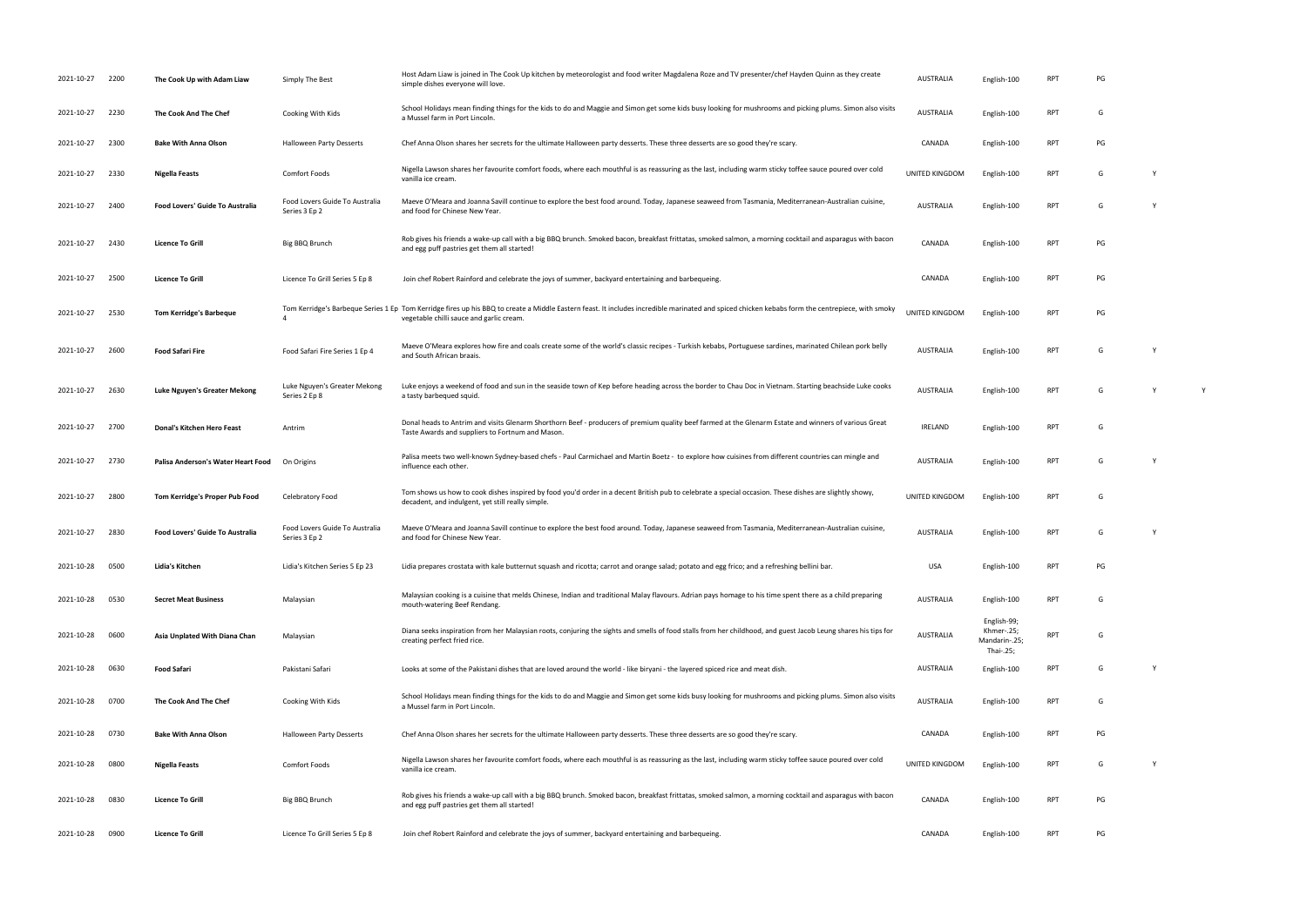| 2021-10-28      | 0930 | <b>Tom Kerridge's Barbeque</b>         |                                                     | Tom Kerridge's Barbeque Series 1 Ep Tom Kerridge fires up his BBQ to create a Middle Eastern feast. It includes incredible marinated and spiced chicken kebabs form the centrepiece, with smoky<br>vegetable chilli sauce and garlic cream | UNITED KINGDOM   | English-100                                             | <b>RPT</b> | PG |   |   |
|-----------------|------|----------------------------------------|-----------------------------------------------------|--------------------------------------------------------------------------------------------------------------------------------------------------------------------------------------------------------------------------------------------|------------------|---------------------------------------------------------|------------|----|---|---|
| 2021-10-28      | 1000 | <b>Food Safari Fire</b>                | Food Safari Fire Series 1 Ep 4                      | Maeve O'Meara explores how fire and coals create some of the world's classic recipes - Turkish kebabs, Portuguese sardines, marinated Chilean pork belly<br>and South African braais.                                                      | <b>AUSTRALIA</b> | English-100                                             | <b>RPT</b> | G  |   |   |
| 2021-10-28      | 1030 | Luke Nguyen's Greater Mekong           | Luke Nguyen's Greater Mekong<br>Series 2 Ep 8       | Luke enjoys a weekend of food and sun in the seaside town of Kep before heading across the border to Chau Doc in Vietnam. Starting beachside Luke cooks<br>a tasty barbequed squid.                                                        | AUSTRALIA        | English-100                                             | <b>RPT</b> | G  |   | Y |
| 2021-10-28      | 1100 | The Cook Up with Adam Liaw             | Simply The Best                                     | Host Adam Liaw is joined in The Cook Up kitchen by meteorologist and food writer Magdalena Roze and TV presenter/chef Hayden Quinn as they create<br>simple dishes everyone will love.                                                     | <b>AUSTRALIA</b> | English-100                                             | <b>RPT</b> | PG |   |   |
| 2021-10-28      | 1130 | Food Safari                            | Pakistani Safari                                    | Looks at some of the Pakistani dishes that are loved around the world - like biryani - the layered spiced rice and meat dish.                                                                                                              | AUSTRALIA        | English-100                                             | <b>RPT</b> | G  |   |   |
| 2021-10-28      | 1200 | The Cook And The Chef                  | Cooking With Kids                                   | School Holidays mean finding things for the kids to do and Maggie and Simon get some kids busy looking for mushrooms and picking plums. Simon also visits<br>a Mussel farm in Port Lincoln                                                 | AUSTRALIA        | English-100                                             | <b>RPT</b> | G  |   |   |
| 2021-10-28      | 1230 | <b>Bake With Anna Olson</b>            | <b>Halloween Party Desserts</b>                     | Chef Anna Olson shares her secrets for the ultimate Halloween party desserts. These three desserts are so good they're scary.                                                                                                              | CANADA           | English-100                                             | RPT        | PG |   |   |
| 2021-10-28      | 1300 | Nigella Feasts                         | <b>Comfort Foods</b>                                | Nigella Lawson shares her favourite comfort foods, where each mouthful is as reassuring as the last, including warm sticky toffee sauce poured over cold<br>vanilla ice cream                                                              | UNITED KINGDOM   | English-100                                             | RPT        | G  |   |   |
| 2021-10-28      | 1330 | Donal's Kitchen Hero Feast             | Tipperary                                           | Donal heads to Tipperary to meet the producers of O'Donnell Crisps which are made using Tipperary grown potatoes.                                                                                                                          | IRELAND          | English-100                                             | <b>RPT</b> | G  |   |   |
| 2021-10-28      | 1400 | Palisa Anderson's Water Heart Food     | Sauce Of It All, The                                | Palisa visits two well-known Byron-based chefs - Ben Devlin and Jason Saxby - to explore the idea of combining traditional cooking methods with the use of<br>the local ingredients.                                                       | <b>AUSTRALIA</b> | English-100                                             | <b>RPT</b> | G  |   |   |
| 2021-10-28      | 1430 | Tom Kerridge's Proper Pub Food         | <b>Pub Classics</b>                                 | Classics are classics because they're great, and Tom wants to show us how to cook some of the nation's favourite pub meals at home and get them spot on                                                                                    | UNITED KINGDOM   | English-100                                             | <b>RPT</b> | G  |   |   |
| 2021-10-28      | 1500 | <b>Food Lovers' Guide To Australia</b> | Food Lovers Guide To Australia<br>Series 3 Ep 3     | Maeve O'Meara and Joanna Savill continue to explore the best food and produce around. In this episode, a visit to Port Douglas, and Malaysian sweet<br>delights.                                                                           | AUSTRALIA        | English-100                                             | <b>RPT</b> | G  |   |   |
| 2021-10-28      | 1530 | Lidia's Kitchen                        | Lidia's Kitchen Series 5 Ep 24                      | Lidia makes spicy stuffed clams with cheesy breadcrumbs; Italian deviled eggs with salsa verde; meatless meatballs with cheese and quinoa; and fruity<br>spritzers.                                                                        | USA              | English-100                                             |            | PG |   |   |
| 2021-10-28      | 1600 | <b>Secret Meat Business</b>            | Cornish                                             | Taking his doctor's advice to eat more veggies, Adrian makes a classic Cornish pasty filled with beef, bacon, and some rabbit food for good luck.                                                                                          | AUSTRALIA        | English-100                                             | <b>RPT</b> | G  |   |   |
| 2021-10-28      | 1630 | Asia Unplated With Diana Chan          | Indonesian                                          | Diana prepares an Indonesian street food favourite - perkedel jagung - crispy, deep fried corn fritters, while chef Jerry Mai showcases Indonesian spices with<br>her Balinese grilled chicken.                                            | <b>AUSTRALIA</b> | English-99;<br>Khmer-.25;<br>Mandarin-.25;<br>Thai-.25; | <b>RPT</b> | G  |   |   |
| 2021-10-28      | 1700 | Food Safari                            | Croatian Safari                                     | Dennis Valcich runs through the key ingredients used in Croatian cooking and demonstrates a recipe from the Dalmatian coast - artichoke with potatoes and<br>broad beans.                                                                  | AUSTRALIA        | English-100                                             | <b>RPT</b> | G  | Y |   |
| 2021-10-28 1730 |      | The Cook And The Chef                  | Cooking With Grapes                                 | Raise a toast to the glorious grape as Simon and Maggie celebrate with the fruit of the vine. In Maggie's Barossa kitchen, they showcase a range of savoury<br>and sweet dishes cooked with whole grapes.                                  | AUSTRALIA        | English-100                                             | <b>RPT</b> | G  |   |   |
| 2021-10-28      | 1800 | <b>Bake With Anna Olson</b>            | Sweet And Savoury                                   | Chef Anna Olson combines sweet and savoury to make three delicious desserts. She demonstrates when you put these two sensations together, it can be<br>magic.                                                                              | CANADA           | English-100                                             |            | PG |   |   |
| 2021-10-28      | 1830 | Nigella Express                        | Everyday Easy                                       | What to make for dinner? It's a daily struggle but Nigella has it covered in this episode, packed with delicious ideas for good food fast.                                                                                                 | UNITED KINGDOM   | English-100                                             | <b>RPT</b> | G  |   |   |
| 2021-10-28      | 1900 | The Cook Up with Adam Liaw             | Childhood Fave                                      | Ethiopian cook Tinsae Elsdon and head chef at The Old Fitz, Anna Ugarte-Carral, show host Adam Liaw their childhood favourite dishes in The Cook Up<br>kitchen.                                                                            | AUSTRALIA        | English-100                                             |            | PG |   |   |
| 2021-10-28      | 1930 | Our Food, Our Family                   | Nevin Family, The                                   | Michela Chiappa is in Abercynon for the fascinating and touching story of the Nevin family, including food lover Kemi Nevin and her three grown-up<br>children.                                                                            | UNITED KINGDOM   | English-100                                             | RPT        | PG |   |   |
| 2021-10-28      | 2000 | India Unplated                         | Punjab                                              | Punjabi cuisine is notably one of the most popular cuisines around the world. In this episode, our hosts will introduce you to some delicious recipes starting<br>with Dhaba style butter chicken by Adam                                  | AUSTRALIA        | English-100                                             |            | PG |   |   |
| 2021-10-28      | 2030 | Adam & Poh's Malaysia In Australia     | Adam & Poh's Malaysia In Australia<br>Series 1 Ep 4 | Adam and Poh are on Bruny Island - one of the best food destinations in Australia. They try local beers with brewer Nick Haddow, before they take the local<br>oysters in two different directions.                                        | AUSTRALIA        | English-100                                             |            | PG |   |   |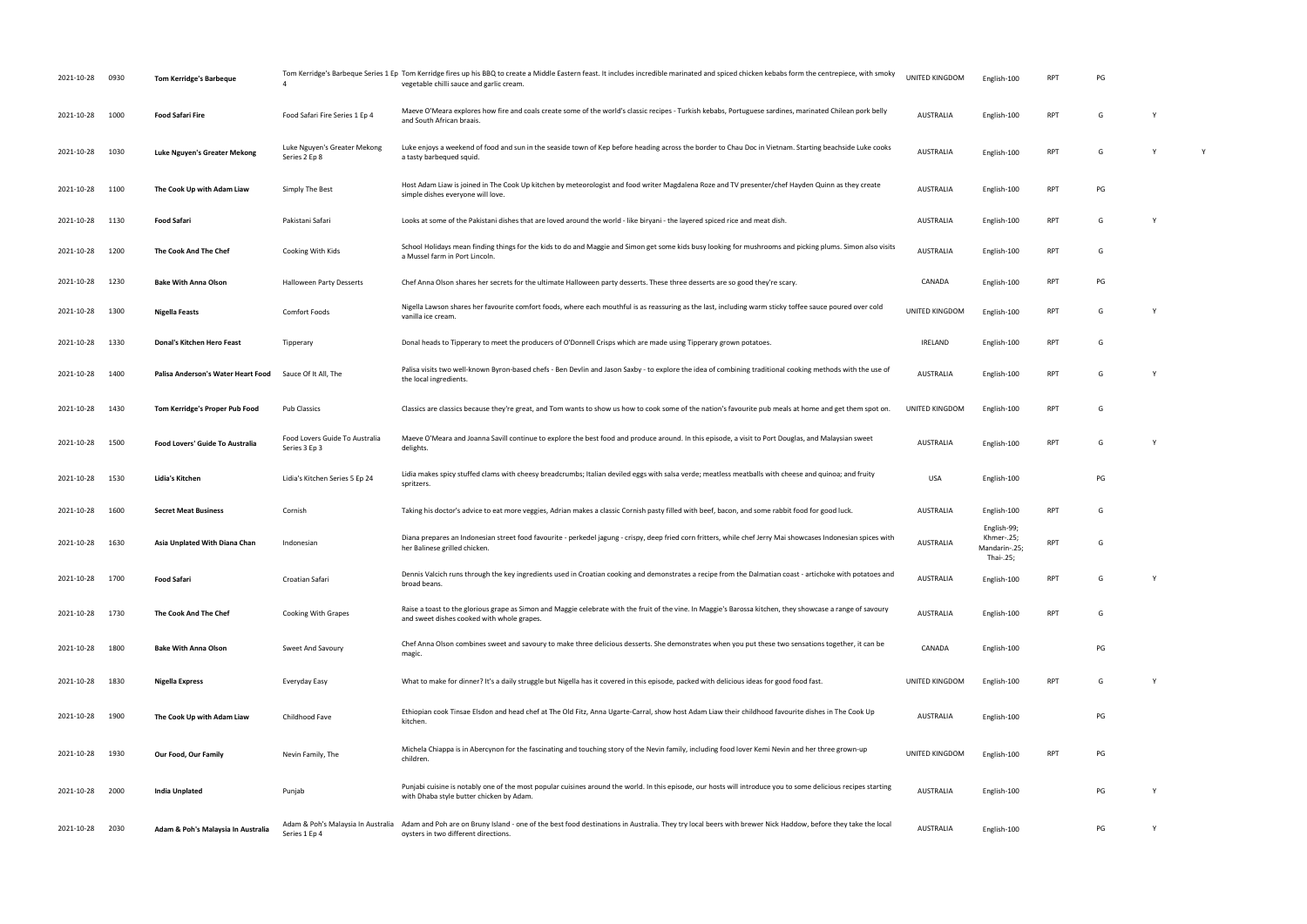| 2021-10-28 2110 |      | <b>Barefoot Contessa: Back To Basics</b> | Pork                                                | Ina Garten is sharing new ways to cook with pork - and she's putting bacon, sausage, kielbasa and tenderloins in the spotlight. She begins by making sausage<br>and mushroom strudels for appetisers.      | <b>USA</b>       | English-100                                             |            | PG |              |   |
|-----------------|------|------------------------------------------|-----------------------------------------------------|------------------------------------------------------------------------------------------------------------------------------------------------------------------------------------------------------------|------------------|---------------------------------------------------------|------------|----|--------------|---|
| 2021-10-28 2130 |      | Luke Nguyen's Greater Mekong             | Luke Nguyen's Greater Mekong<br>Series 2 Ep 9       | Luke visits the floating villages of Chau Doc and Cai Be to cook some intriguing local dishes. He starts his journey on the Hue River where he cooks a<br>caramelised basa fish dish.                      | <b>AUSTRALIA</b> | English-100                                             | <b>RPT</b> | G  | $\mathsf{Y}$ |   |
| 2021-10-28      | 2200 | The Cook Up with Adam Liaw               | Childhood Fave                                      | Ethiopian cook Tinsae Elsdon and head chef at The Old Fitz, Anna Ugarte-Carral, show host Adam Liaw their childhood favourite dishes in The Cook Up<br>kitchen.                                            | <b>AUSTRALIA</b> | English-100                                             | <b>RPT</b> | PG |              |   |
| 2021-10-28      | 2230 | The Cook And The Chef                    | <b>Cooking With Grapes</b>                          | Raise a toast to the glorious grape as Simon and Maggie celebrate with the fruit of the vine. In Maggie's Barossa kitchen, they showcase a range of savoury<br>and sweet dishes cooked with whole grapes.  | <b>AUSTRALIA</b> | English-100                                             | <b>RPT</b> | G  |              |   |
| 2021-10-28      | 2300 | <b>Bake With Anna Olson</b>              | Sweet And Savoury                                   | Chef Anna Olson combines sweet and savoury to make three delicious desserts. She demonstrates when you put these two sensations together, it can be<br>magic.                                              | CANADA           | English-100                                             | <b>RPT</b> | PG |              |   |
| 2021-10-28      | 2330 | Nigella Express                          | Everyday Easy                                       | What to make for dinner? It's a daily struggle but Nigella has it covered in this episode, packed with delicious ideas for good food fast.                                                                 | UNITED KINGDOM   | English-100                                             | <b>RPT</b> | G  |              |   |
| 2021-10-28      | 2400 | <b>Food Lovers' Guide To Australia</b>   | Food Lovers Guide To Australia<br>Series 3 Ep 3     | Maeve O'Meara and Joanna Savill continue to explore the best food and produce around. In this episode, a visit to Port Douglas, and Malaysian sweet<br>delights.                                           | <b>AUSTRALIA</b> | English-100                                             | <b>RPT</b> | G  |              |   |
| 2021-10-28      | 2430 | Our Food, Our Family                     | Nevin Family, The                                   | Michela Chiappa is in Abercynon for the fascinating and touching story of the Nevin family, including food lover Kemi Nevin and her three grown-up<br>children.                                            | UNITED KINGDOM   | English-100                                             | <b>RPT</b> | PG |              |   |
| 2021-10-28      | 2500 | <b>India Unplated</b>                    | Punjab                                              | Punjabi cuisine is notably one of the most popular cuisines around the world. In this episode, our hosts will introduce you to some delicious recipes starting<br>with Dhaba style butter chicken by Adam. | <b>AUSTRALIA</b> | English-100                                             | <b>RPT</b> | PG |              |   |
| 2021-10-28      | 2530 | Adam & Poh's Malaysia In Australia       | Adam & Poh's Malaysia In Australia<br>Series 1 Ep 4 | Adam and Poh are on Bruny Island - one of the best food destinations in Australia. They try local beers with brewer Nick Haddow, before they take the local<br>oysters in two different directions.        | <b>AUSTRALIA</b> | English-100                                             | <b>RPT</b> | PG |              |   |
| 2021-10-28      | 2600 | <b>Barefoot Contessa: Back To Basics</b> | Pork                                                | Ina Garten is sharing new ways to cook with pork - and she's putting bacon, sausage, kielbasa and tenderloins in the spotlight. She begins by making sausage<br>and mushroom strudels for appetisers.      | <b>USA</b>       | English-100                                             | <b>RPT</b> | PG |              |   |
| 2021-10-28      | 2630 | Luke Nguyen's Greater Mekong             | Luke Nguyen's Greater Mekong<br>Series 2 Ep 9       | Luke visits the floating villages of Chau Doc and Cai Be to cook some intriguing local dishes. He starts his journey on the Hue River where he cooks a<br>caramelised basa fish dish.                      | <b>AUSTRALIA</b> | English-100                                             | <b>RPT</b> | G  | Y            | Y |
| 2021-10-28      | 2700 | <b>Donal's Kitchen Hero Feast</b>        | Tipperary                                           | Donal heads to Tipperary to meet the producers of O'Donnell Crisps which are made using Tipperary grown potatoes.                                                                                          | IRELAND          | English-100                                             | <b>RPT</b> | G  |              |   |
| 2021-10-28 2730 |      | Palisa Anderson's Water Heart Food       | Sauce Of It All, The                                | Palisa visits two well-known Byron-based chefs - Ben Devlin and Jason Saxby - to explore the idea of combining traditional cooking methods with the use of<br>the local ingredients.                       | <b>AUSTRALIA</b> | English-100                                             | <b>RPT</b> | G  | $\mathsf{Y}$ |   |
| 2021-10-28      | 2800 | Tom Kerridge's Proper Pub Food           | <b>Pub Classics</b>                                 | Classics are classics because they're great, and Tom wants to show us how to cook some of the nation's favourite pub meals at home and get them spot on.                                                   | UNITED KINGDOM   | English-100                                             | <b>RPT</b> | G  |              |   |
| 2021-10-28      | 2830 | Food Lovers' Guide To Australia          | Food Lovers Guide To Australia<br>Series 3 Ep 3     | Maeve O'Meara and Joanna Savill continue to explore the best food and produce around. In this episode, a visit to Port Douglas, and Malaysian sweet<br>delights.                                           | <b>AUSTRALIA</b> | English-100                                             | <b>RPT</b> | G  |              |   |
| 2021-10-29 0500 |      | Lidia's Kitchen                          | Lidia's Kitchen Series 5 Ep 24                      | Lidia makes spicy stuffed clams with cheesy breadcrumbs; Italian deviled eggs with salsa verde; meatless meatballs with cheese and quinoa; and fruity<br>spritzers.                                        | USA              | English-100                                             | <b>RPT</b> | PG |              |   |
| 2021-10-29      | 0530 | <b>Secret Meat Business</b>              | Cornish                                             | Taking his doctor's advice to eat more veggies, Adrian makes a classic Cornish pasty filled with beef, bacon, and some rabbit food for good luck.                                                          | AUSTRALIA        | English-100                                             | <b>RPT</b> | G  |              |   |
| 2021-10-29      | 0600 | Asia Unplated With Diana Chan            | Indonesian                                          | Diana prepares an Indonesian street food favourite - perkedel jagung - crispy, deep fried corn fritters, while chef Jerry Mai showcases Indonesian spices with<br>her Balinese grilled chicken.            | <b>AUSTRALIA</b> | English-99;<br>Khmer-.25;<br>Mandarin-.25;<br>Thai-.25; | <b>RPT</b> | G  |              |   |
| 2021-10-29 0630 |      | <b>Food Safari</b>                       | Croatian Safari                                     | Dennis Valcich runs through the key ingredients used in Croatian cooking and demonstrates a recipe from the Dalmatian coast - artichoke with potatoes and<br>broad beans.                                  | <b>AUSTRALIA</b> | English-100                                             | <b>RPT</b> | G  | Y            |   |
| 2021-10-29 0700 |      | The Cook And The Chef                    | <b>Cooking With Grapes</b>                          | Raise a toast to the glorious grape as Simon and Maggie celebrate with the fruit of the vine. In Maggie's Barossa kitchen, they showcase a range of savoury<br>and sweet dishes cooked with whole grapes.  | AUSTRALIA        | English-100                                             | <b>RPT</b> | G  |              |   |
| 2021-10-29      | 0730 | <b>Bake With Anna Olson</b>              | Sweet And Savoury                                   | Chef Anna Olson combines sweet and savoury to make three delicious desserts. She demonstrates when you put these two sensations together, it can be<br>magic.                                              | CANADA           | English-100                                             | <b>RPT</b> | PG |              |   |
| 2021-10-29      | 0800 | <b>Nigella Express</b>                   | Everyday Easy                                       | What to make for dinner? It's a daily struggle but Nigella has it covered in this episode, packed with delicious ideas for good food fast.                                                                 | UNITED KINGDOM   | English-100                                             | <b>RPT</b> | G  |              |   |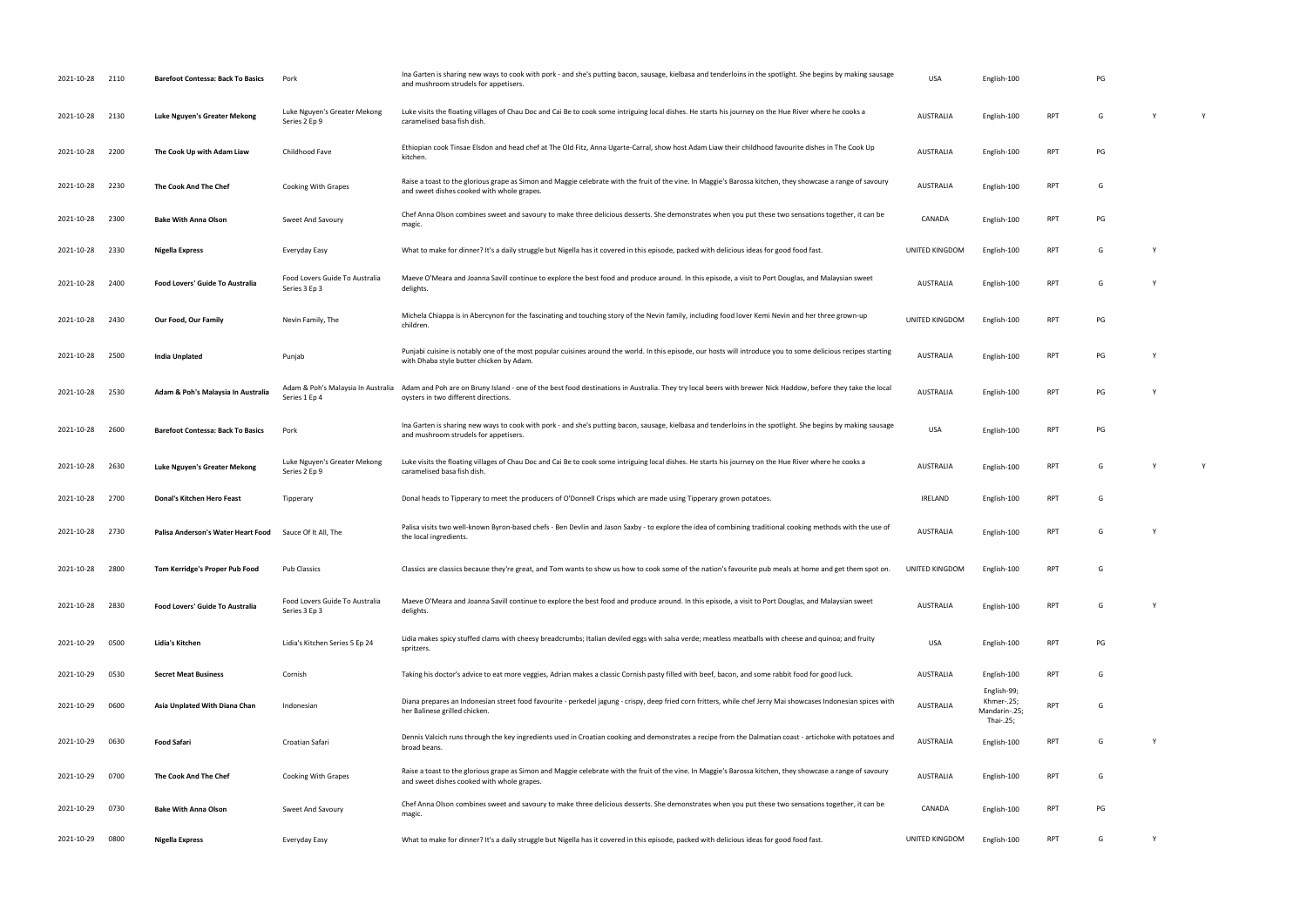| 2021-10-29 0830 |      | Our Food, Our Family                     | Nevin Family, The                                   | Michela Chiappa is in Abercynon for the fascinating and touching story of the Nevin family, including food lover Kemi Nevin and her three grown-up<br>children.                                            | UNITED KINGDOM   | English-100                                             | RP1        | PG |   |
|-----------------|------|------------------------------------------|-----------------------------------------------------|------------------------------------------------------------------------------------------------------------------------------------------------------------------------------------------------------------|------------------|---------------------------------------------------------|------------|----|---|
| 2021-10-29      | 0900 | India Unplated                           | Punjab                                              | Punjabi cuisine is notably one of the most popular cuisines around the world. In this episode, our hosts will introduce you to some delicious recipes starting<br>with Dhaba style butter chicken by Adam. | <b>AUSTRALIA</b> | English-100                                             | <b>RPT</b> | PG |   |
| 2021-10-29      | 0930 | Adam & Poh's Malaysia In Australia       | Adam & Poh's Malaysia In Australia<br>Series 1 Ep 4 | Adam and Poh are on Bruny Island - one of the best food destinations in Australia. They try local beers with brewer Nick Haddow, before they take the local<br>oysters in two different directions.        | <b>AUSTRALIA</b> | English-100                                             | <b>RPT</b> | PG |   |
| 2021-10-29      | 1000 | <b>Barefoot Contessa: Back To Basics</b> | Pork                                                | Ina Garten is sharing new ways to cook with pork - and she's putting bacon, sausage, kielbasa and tenderloins in the spotlight. She begins by making sausage<br>and mushroom strudels for appetisers.      | <b>USA</b>       | English-100                                             | <b>RPT</b> | PG |   |
| 2021-10-29      | 1030 | Luke Nguyen's Greater Mekong             | Luke Nguyen's Greater Mekong<br>Series 2 Ep 9       | Luke visits the floating villages of Chau Doc and Cai Be to cook some intriguing local dishes. He starts his journey on the Hue River where he cooks a<br>caramelised basa fish dish.                      | <b>AUSTRALIA</b> | English-100                                             | <b>RPT</b> | G  | Y |
| 2021-10-29      | 1100 | The Cook Up with Adam Liaw               | Childhood Fave                                      | Ethiopian cook Tinsae Elsdon and head chef at The Old Fitz, Anna Ugarte-Carral, show host Adam Liaw their childhood favourite dishes in The Cook Up<br>kitchen.                                            | <b>AUSTRALIA</b> | English-100                                             | <b>RPT</b> | PG |   |
| 2021-10-29      | 1130 | <b>Food Safari</b>                       | Croatian Safari                                     | Dennis Valcich runs through the key ingredients used in Croatian cooking and demonstrates a recipe from the Dalmatian coast - artichoke with potatoes and<br>broad beans.                                  | <b>AUSTRALIA</b> | English-100                                             | <b>RPT</b> | G  |   |
| 2021-10-29      | 1200 | The Cook And The Chef                    | Cooking With Grapes                                 | Raise a toast to the glorious grape as Simon and Maggie celebrate with the fruit of the vine. In Maggie's Barossa kitchen, they showcase a range of savoury<br>and sweet dishes cooked with whole grapes.  | <b>AUSTRALIA</b> | English-100                                             | RPT        | G  |   |
| 2021-10-29      | 1230 | <b>Bake With Anna Olson</b>              | Sweet And Savoury                                   | Chef Anna Olson combines sweet and savoury to make three delicious desserts. She demonstrates when you put these two sensations together, it can be<br>magic.                                              | CANADA           | English-100                                             | <b>RPT</b> | PG |   |
| 2021-10-29      | 1300 | Nigella Express                          | Everyday Easy                                       | What to make for dinner? It's a daily struggle but Nigella has it covered in this episode, packed with delicious ideas for good food fast.                                                                 | UNITED KINGDOM   | English-100                                             | <b>RPT</b> | G  |   |
| 2021-10-29      | 1330 | Donal's Kitchen Hero Feast               | Belfast And Down                                    | Donal heads to Bangor where he visits Keen Nut - producers of healthy nut butters, and in Portaferry he calls in to Marlfield Chickens - producers of free<br>range chickens.                              | <b>IRELAND</b>   | English-100                                             | <b>RPT</b> | G  |   |
| 2021-10-29      | 1400 | Palisa Anderson's Water Heart Food       | <b>Cooking Country</b>                              | In Thailand, foraging for wild ingredients and living off what the land provides is a big part of the way people live. In Byron, Indigenous woman Arabella<br>Douglas forages for native ingredients.      | <b>AUSTRALIA</b> | English-100                                             | <b>RPT</b> | PG |   |
| 2021-10-29      | 1430 | Tom Kerridge's Proper Pub Food           | Sunday Lunches                                      | For many of us, Sunday lunches are one of our favourite pub food experiences. Sundays are a time to relax over cooking and enjoy a hearty lunch with family<br>and friends.                                | UNITED KINGDOM   | English-100                                             | <b>RPT</b> | G  |   |
| 2021-10-29 1500 |      | Food Lovers' Guide To Australia          | Food Lovers Guide To Australia<br>Series 3 Ep 4     | Maeve O'Meara and Joanna Savill continue to explore the best food and produce around. In this episode, prawn fishermen on the Clarence River, and<br>Ukrainian Easter egg decorating.                      | <b>AUSTRALIA</b> | English-100                                             | <b>RPT</b> | G  |   |
| 2021-10-29 1530 |      | Lidia's Kitchen                          | Lidia's Kitchen Series 5 Ep 25                      | Lidia prepares grilled skewers of shrimp spiedini with zucchini and tomato salsa, green beans and berry tiramisu.                                                                                          | <b>USA</b>       | English-100                                             |            | ۲G |   |
| 2021-10-29      | 1600 | <b>Secret Meat Business</b>              | Filipino                                            | Adrian whips up a simple Filipino recipe that has delicious Spanish and Chinese influences. A taste of Manila.                                                                                             | <b>AUSTRALIA</b> | English-100                                             | <b>RPT</b> | G  |   |
| 2021-10-29      | 1630 | Asia Unplated With Diana Chan            | Sri Lankan                                          | As one of the worlds biggest coconut producers, coconut is a staple ingredient in Sri Lankan cuisine. Chef Adam D'Sylva joins Diana and shares his smoked<br>trout salad with coconut sambol and pomelo.   | <b>AUSTRALIA</b> | English-99;<br>Khmer-.25;<br>Mandarin-.25;<br>Thai-.25; | <b>RPT</b> | G  |   |
| 2021-10-29      | 1700 | <b>Food Safari</b>                       | Singaporean Safari                                  | This episode sizzles with colour, flavour and texture as it savours the wonderful complexity of Singaporean food.                                                                                          | <b>AUSTRALIA</b> | English-100                                             | <b>RPT</b> | G  |   |
| 2021-10-29      | 1730 | The Cook And The Chef                    | BBQ's                                               | Maggie and Simon celebrate the BBQ and show viewers how to get the most from it - be it for starters, main courses and even desserts.                                                                      | <b>AUSTRALIA</b> | English-100                                             | <b>RPT</b> | PG |   |
| 2021-10-29      | 1800 | <b>Bake With Anna Olson</b>              | <b>Warm Desserts</b>                                | Chef Anna Olson bakes up three of her favourite warm desserts. These treats are perfect to serve when the air outside turns a bit chilly.                                                                  | CANADA           | English-100                                             |            | PG |   |
| 2021-10-29      | 1830 | <b>Nigella Express</b>                   | <b>Against The Clock</b>                            | Nigella Lawson cooks up more delicious recipes to get fabulous food on the table fast. With her great short cuts, spending hours over a hot stove could<br>become a distant memory.                        | UNITED KINGDOM   | English-100                                             | RPT        | G  |   |
| 2021-10-29      | 1900 | The Cook Up with Adam Liaw               | Pumpkin                                             | Top chef Colin Fassnidge and TV and radio personality Yumi Stynes drop by The Cook Up kitchen to make some Halloween inspired pumpkin dishes with host<br>Adam Liaw.                                       | <b>AUSTRALIA</b> | English-100                                             |            | PG |   |
| 2021-10-29      | 1930 | <b>River Cottage Australia</b>           | River Cottage Australia One Hours<br>Series 4 Ep 5  | Using his experience in Canberra, Paul goes back on the road. His first stop is a tiny town of 20 called Morundah who have turned a local pest into a<br>palatable bar snack.                              | UNITED KINGDOM   | English-100                                             | RPT        | PG |   |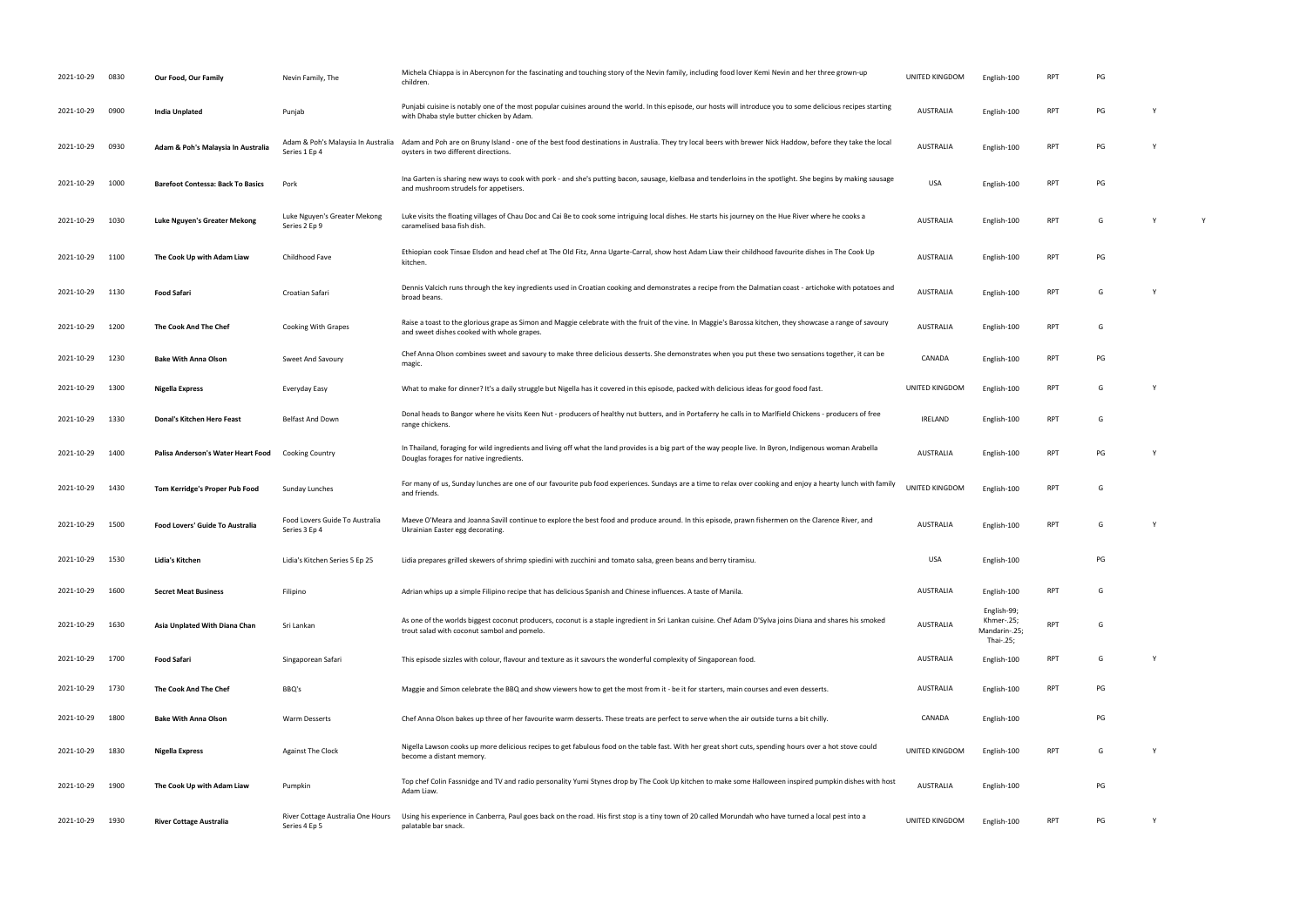| 2021-10-29      | 2030 | Jamie's Food Escapes                   | Stockholm                                          | Jamie loves Swedish cuisine, based around fresh produce, pickling, and preserving. He goes mushroom hunting on one of the of islands surrounding the city,<br>and tries a delicacy called surstromming.  | UNITED KINGDOM   | English-100                                             | RPT        | PG |   |              |
|-----------------|------|----------------------------------------|----------------------------------------------------|----------------------------------------------------------------------------------------------------------------------------------------------------------------------------------------------------------|------------------|---------------------------------------------------------|------------|----|---|--------------|
| 2021-10-29      | 2130 | Luke Nguyen's Greater Mekong           | Luke Nguyen's Greater Mekong<br>Series 2 Ep 10     | In the final episode, Luke meets up with his parents on a houseboat in Cai Be, where they cook and talk about what it was like to travel to Australia as<br>refugees.                                    | <b>AUSTRALIA</b> | English-100                                             | <b>RPT</b> | G  | Y | $\mathsf{Y}$ |
| 2021-10-29      | 2200 | The Cook Up with Adam Liaw             | Pumpkin                                            | Top chef Colin Fassnidge and TV and radio personality Yumi Stynes drop by The Cook Up kitchen to make some Halloween inspired pumpkin dishes with host<br>Adam Liaw.                                     | <b>AUSTRALIA</b> | English-100                                             | <b>RPT</b> | PG |   |              |
| 2021-10-29      | 2230 | The Cook And The Chef                  | BBQ's                                              | Maggie and Simon celebrate the BBQ and show viewers how to get the most from it - be it for starters, main courses and even desserts.                                                                    | <b>AUSTRALIA</b> | English-100                                             | <b>RPT</b> | PG |   |              |
| 2021-10-29      | 2300 | <b>Bake With Anna Olson</b>            | Warm Desserts                                      | Chef Anna Olson bakes up three of her favourite warm desserts. These treats are perfect to serve when the air outside turns a bit chilly.                                                                | CANADA           | English-100                                             | <b>RPT</b> | PG |   |              |
| 2021-10-29      | 2330 | Nigella Express                        | <b>Against The Clock</b>                           | Nigella Lawson cooks up more delicious recipes to get fabulous food on the table fast. With her great short cuts, spending hours over a hot stove could<br>become a distant memory.                      | UNITED KINGDOM   | English-100                                             | RPT        | G  | Y |              |
| 2021-10-29 2400 |      | Food Lovers' Guide To Australia        | Food Lovers Guide To Australia<br>Series 3 Ep 4    | Maeve O'Meara and Joanna Savill continue to explore the best food and produce around. In this episode, prawn fishermen on the Clarence River, and<br>Ukrainian Easter egg decorating.                    | <b>AUSTRALIA</b> | English-100                                             | <b>RPT</b> | G  | Y |              |
| 2021-10-29      | 2430 | <b>River Cottage Australia</b>         | River Cottage Australia One Hours<br>Series 4 Ep 5 | Using his experience in Canberra, Paul goes back on the road. His first stop is a tiny town of 20 called Morundah who have turned a local pest into a<br>palatable bar snack.                            | UNITED KINGDOM   | English-100                                             | <b>RPT</b> | PG | Y |              |
| 2021-10-29      | 2530 | Jamie's Food Escapes                   | Stockholm                                          | Jamie loves Swedish cuisine, based around fresh produce, pickling, and preserving. He goes mushroom hunting on one of the of islands surrounding the city,<br>and tries a delicacy called surstromming.  | UNITED KINGDOM   | English-100                                             | <b>RPT</b> | PG |   |              |
| 2021-10-29      | 2630 | Luke Nguyen's Greater Mekong           | Luke Nguyen's Greater Mekong<br>Series 2 Ep 10     | In the final episode, Luke meets up with his parents on a houseboat in Cai Be, where they cook and talk about what it was like to travel to Australia as<br>refugees.                                    | <b>AUSTRALIA</b> | English-100                                             | <b>RPT</b> | G  | Y | Y            |
| 2021-10-29      | 2700 | Donal's Kitchen Hero Feast             | Belfast And Down                                   | Donal heads to Bangor where he visits Keen Nut - producers of healthy nut butters, and in Portaferry he calls in to Marlfield Chickens - producers of free<br>range chickens.                            | <b>IRELAND</b>   | English-100                                             | <b>RPT</b> | G  |   |              |
| 2021-10-29      | 2730 | Palisa Anderson's Water Heart Food     | <b>Cooking Country</b>                             | In Thailand, foraging for wild ingredients and living off what the land provides is a big part of the way people live. In Byron, Indigenous woman Arabella<br>Douglas forages for native ingredients.    | <b>AUSTRALIA</b> | English-100                                             | <b>RPT</b> | PG | Y |              |
| 2021-10-29      | 2800 | Tom Kerridge's Proper Pub Food         | Sunday Lunches                                     | For many of us, Sunday lunches are one of our favourite pub food experiences. Sundays are a time to relax over cooking and enjoy a hearty lunch with family<br>and friends.                              | UNITED KINGDOM   | English-100                                             | <b>RPT</b> | G  |   |              |
| 2021-10-29      | 2830 | <b>Food Lovers' Guide To Australia</b> | Food Lovers Guide To Australia<br>Series 3 Ep 4    | Maeve O'Meara and Joanna Savill continue to explore the best food and produce around. In this episode, prawn fishermen on the Clarence River, and<br>Ukrainian Easter egg decorating.                    | <b>AUSTRALIA</b> | English-100                                             | <b>RPT</b> | G  | Y |              |
| 2021-10-30      | 0500 | Lidia's Kitchen                        | Lidia's Kitchen Series 5 Ep 25                     | Lidia prepares grilled skewers of shrimp spiedini with zucchini and tomato salsa, green beans and berry tiramisu.                                                                                        | <b>USA</b>       | English-100                                             | RPT        | PG |   |              |
| 2021-10-30      | 0530 | <b>Secret Meat Business</b>            | Filipino                                           | Adrian whips up a simple Filipino recipe that has delicious Spanish and Chinese influences. A taste of Manila.                                                                                           | <b>AUSTRALIA</b> | English-100                                             | RPT        | G  |   |              |
| 2021-10-30      | 0600 | Asia Unplated With Diana Chan          | Sri Lankan                                         | As one of the worlds biggest coconut producers, coconut is a staple ingredient in Sri Lankan cuisine. Chef Adam D'Sylva joins Diana and shares his smoked<br>trout salad with coconut sambol and pomelo. | <b>AUSTRALIA</b> | English-99;<br>Khmer-.25;<br>Mandarin-.25;<br>Thai-.25; | <b>RPT</b> | G  |   |              |
| 2021-10-30      | 0630 | Food Safari                            | Singaporean Safari                                 | This episode sizzles with colour, flavour and texture as it savours the wonderful complexity of Singaporean food.                                                                                        | <b>AUSTRALIA</b> | English-100                                             | RPT        | G  | Y |              |
| 2021-10-30      | 0700 | The Cook And The Chef                  | BBQ's                                              | Maggie and Simon celebrate the BBQ and show viewers how to get the most from it - be it for starters, main courses and even desserts.                                                                    | <b>AUSTRALIA</b> | English-100                                             | <b>RPT</b> | PG |   |              |
| 2021-10-30      | 0730 | <b>Bake With Anna Olson</b>            | <b>Warm Desserts</b>                               | Chef Anna Olson bakes up three of her favourite warm desserts. These treats are perfect to serve when the air outside turns a bit chilly.                                                                | CANADA           | English-100                                             | <b>RPT</b> | PG |   |              |
| 2021-10-30      | 0800 | Nigella Express                        | <b>Against The Clock</b>                           | Nigella Lawson cooks up more delicious recipes to get fabulous food on the table fast. With her great short cuts, spending hours over a hot stove could<br>become a distant memory.                      | UNITED KINGDOM   | English-100                                             | <b>RPT</b> | G  | Y |              |
| 2021-10-30      | 0830 | <b>River Cottage Australia</b>         | River Cottage Australia One Hours<br>Series 4 Ep 5 | Using his experience in Canberra, Paul goes back on the road. His first stop is a tiny town of 20 called Morundah who have turned a local pest into a<br>palatable bar snack.                            | UNITED KINGDOM   | English-100                                             | <b>RPT</b> | PG | Y |              |
| 2021-10-30      | 0930 | Jamie's Food Escapes                   | Stockholm                                          | Jamie loves Swedish cuisine, based around fresh produce, pickling, and preserving. He goes mushroom hunting on one of the of islands surrounding the city,<br>and tries a delicacy called surstromming.  | UNITED KINGDOM   | English-100                                             | RPT        | PG |   |              |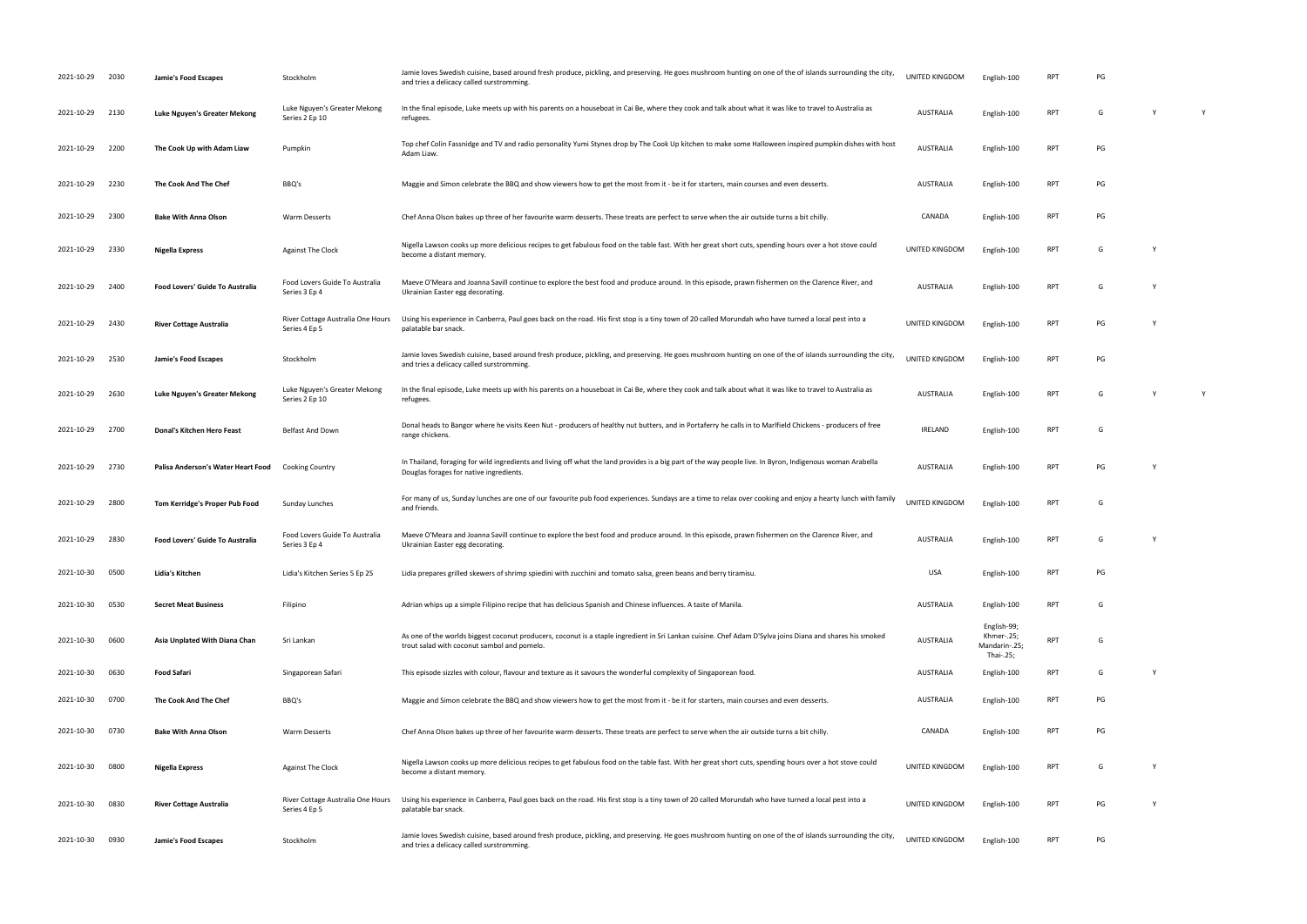| 2021-10-30 | 1030 | Luke Nguyen's Greater Mekong                                       | Luke Nguyen's Greater Mekong<br>Series 2 Ep 10 | In the final episode, Luke meets up with his parents on a houseboat in Cai Be, where they cook and talk about what it was like to travel to Australia as<br>refugees.                                       | <b>AUSTRALIA</b>      | English-100 | RP1        |    |   |   |
|------------|------|--------------------------------------------------------------------|------------------------------------------------|-------------------------------------------------------------------------------------------------------------------------------------------------------------------------------------------------------------|-----------------------|-------------|------------|----|---|---|
| 2021-10-30 | 1100 | The Cook Up with Adam Liaw                                         | Pumpkin                                        | Top chef Colin Fassnidge and TV and radio personality Yumi Stynes drop by The Cook Up kitchen to make some Halloween inspired pumpkin dishes with host<br>Adam Liaw.                                        | <b>AUSTRALIA</b>      | English-100 | RPT        | PG |   |   |
| 2021-10-30 | 1130 | <b>Food Safari</b>                                                 | Singaporean Safari                             | This episode sizzles with colour, flavour and texture as it savours the wonderful complexity of Singaporean food.                                                                                           | <b>AUSTRALIA</b>      | English-100 | <b>RPT</b> | G  | N |   |
| 2021-10-30 | 1200 | The Cook And The Chef                                              | BBQ's                                          | Maggie and Simon celebrate the BBQ and show viewers how to get the most from it - be it for starters, main courses and even desserts.                                                                       | <b>AUSTRALIA</b>      | English-100 | <b>RPT</b> | PG |   |   |
| 2021-10-30 | 1230 | <b>Bake With Anna Olson</b>                                        | Warm Desserts                                  | Chef Anna Olson bakes up three of her favourite warm desserts. These treats are perfect to serve when the air outside turns a bit chilly.                                                                   | CANADA                | English-100 | RPT        | PG |   |   |
| 2021-10-30 | 1300 | Donal's Kitchen Hero                                               | Donal's Kitchen Hero Series 2 Ep 7             | Donal uses soy sauce, fish sauce and Tabasco sauce, among other things, to make Nasi Goreng, meatballs with linguine, and delicately spiced chicken which<br>he cooks on location at Bloom with Arun Kapil. | <b>IRELAND</b>        | English-100 | <b>RPT</b> | G  |   |   |
| 2021-10-30 | 1330 | <b>Nadia's Family Feasts</b>                                       | Nadia's Family Feasts Series 1 Ep 8            | Nadia Sawalha is joined in the kitchen by food writer Alex Hollywood and together they prepare a festive feast, including the ultimate turkey dinner and a<br>white chocolate and cranberry brioche.        | UNITED KINGDOM        | English-100 | <b>RPT</b> | G  |   |   |
| 2021-10-30 | 1425 | Destination Flavour Singapore Bitesize Hari Kaya                   |                                                | The best bits of Adam Liaw's travels in Singapore, as he explores its vibrant food scene.                                                                                                                   | <b>AUSTRALIA</b>      | English-100 | RPT        | G  |   |   |
| 2021-10-30 | 1430 | Hairy Bikers' Mississippi Adventure                                | Soul                                           | Everyone knows how much the Hairy Bikers' love food, but their other passion is music, and there's no better place to indulge both than the Deep South of<br>the USA.                                       | UNITED KINGDOM        | English-100 | <b>RPT</b> | G  |   |   |
| 2021-10-30 | 1525 | Destination Flavour Singapore Bitesize Janice Wong                 |                                                | The best bits of Adam Liaw's travels in Singapore, as he explores its vibrant food scene.                                                                                                                   | <b>AUSTRALIA</b>      | English-100 | RPT        | G  |   |   |
| 2021-10-30 | 1530 | Amy Schumer Learns To Cook                                         | <b>Breakfast Time</b>                          | Comedian Amy Schumer begins her culinary education where most people begin the day - breakfast. While Amy mixes up an Old-Fashioned cocktail, Chris<br>shows her how to make perfectly poached eggs.        | <b>USA</b>            | English-100 | <b>RPT</b> | PG |   |   |
| 2021-10-30 | 1600 | Born To Cook: Jack Stein Down Under Abalone, Truffles And Cherries |                                                | Jack Stein is in the Margaret River for the annual pilgrimage to Gourmet Escape. Jack's on a mission to find fresh inspiration and unique inspiration in the<br>foodie Mecca of Australia's South-West.     | <b>AUSTRALIA</b>      | English-100 | RPT        | G  |   | Y |
| 2021-10-30 | 1630 | Jonathan Phang's Gourmet Express                                   | Edmonton To Winnipeg                           | Stopping in Edmonton, Jonathan visits a living museum and finds out what life, and food, were like for the first Ukrainian settlers.                                                                        | UNITED KINGDOM        | English-100 | <b>RPT</b> | G  |   | Y |
| 2021-10-30 | 1725 | Poh & Co. Bitesize                                                 | Celebration                                    | Step into the always delicious world of acclaimed cook, artist, and lover of life - Poh Ling Yeow.                                                                                                          | <b>AUSTRALIA</b>      | English-100 | <b>RPT</b> | G  | Y |   |
| 2021-10-30 | 1730 | <b>Delia's How To Cook</b>                                         | <b>Sauces And Batters</b>                      | Delia takes another look at flour power, this time demonstrating the art of making light, lump-free sauces and batters which will never curdle if you follow<br>her simple rules.                           | UNITED KINGDOM        | English-100 | <b>RPT</b> | G  |   |   |
| 2021-10-30 | 1800 | <b>Cheese Slices</b>                                               | Brie From Brie And The Frence<br>Affinuer      | If the name 'Brie' conjures up images of a mild creamy flat cheese covered with a pure white mould, chances are you have never experienced authentic Brie<br>from Brie.                                     | <b>AUSTRALIA</b>      | English-100 | RPT        | G  |   |   |
| 2021-10-30 | 1830 | <b>Cheese Slices</b>                                               | Cheese Legacy Of The Vikings:<br>Norway, The   | Will travels to the spectacular fjords of Norway to look at rare skimmed milk cheeses dating back to Viking times.                                                                                          | AUSTRALIA             | English-100 | <b>RPT</b> | G  |   |   |
| 2021-10-30 | 1900 | South Africa With Gregg Wallace                                    | Cape Town                                      | Gregg Wallace travels to the lush green valleys of the wine lands of the Western Cape. In Franschhoek, he samples the local wine and an authentic South<br>African dish - bobotie.                          | <b>UNITED KINGDOM</b> | English-100 |            | PG |   |   |
| 2021-10-30 | 1930 | <b>Donal's Meals In Minutes</b>                                    | One Pot Meals                                  | Using only the one pot or pan, Donal takes on a Thai veggie stew, a Spanish veggie paella, prepares a saltimbocca a la romana, and challenges himself to<br>cook an entire steak meal in only five minutes. | <b>IRELAND</b>        | English-100 |            |    |   |   |
| 2021-10-30 | 2000 | <b>Donal's Meals In Minutes</b>                                    | Six Ingredient Meals                           | Donal shows just how easy it is to cook a meal with a handful of ingredients. Some of his quick and easy meals include harissa baked fish, soy and ginger<br>chicken thighs, and kimchi fried rice.         | <b>IRELAND</b>        | English-100 |            |    |   |   |
| 2021-10-30 | 2030 | Ainsley's Food We Love                                             | Ainsley's Food We Love Series 1 Ep 8           | Join Ainsley in his kitchen where he is cooking up some comforting food for those lazy Sundays! On the menu for his Sunday brunch are sweetcorn fritters<br>with avocado, tomato and black bean salsa.      | UNITED KINGDOM        | English-100 |            | PG |   |   |
| 2021-10-30 | 2125 | <b>Destination Flavour Bitesize</b>                                | Destination Flavour Bitesize Series 1<br>Ep 8  | Hosts Adam Liaw, Renee Lim and Lily Serna meet passionate growers, celebrated chefs and local food heroes from all over Australia.                                                                          | <b>AUSTRALIA</b>      | English-100 | <b>RPT</b> | G  | Y |   |
| 2021-10-30 | 2130 | Anthony Bourdain: Parts Unknown                                    | Glasgow                                        | Tony visits one of his favourite cities in Europe, Glasgow. He makes his first stop at the Old College Bar for a pint and a chat about Glasgow's dark history,<br>followed by a knife defence lesson.       | <b>USA</b>            | English-100 |            | M  |   |   |
| 2021-10-30 | 2225 | <b>Destination Flavour Bitesize</b>                                | Destination Flavour Bitesize Series 1<br>Ep 9  | Hosts Adam Liaw, Renee Lim and Lily Serna meet passionate growers, celebrated chefs and local food heroes from all over Australia.                                                                          | <b>AUSTRALIA</b>      | English-100 | <b>RPT</b> | G  | Y |   |